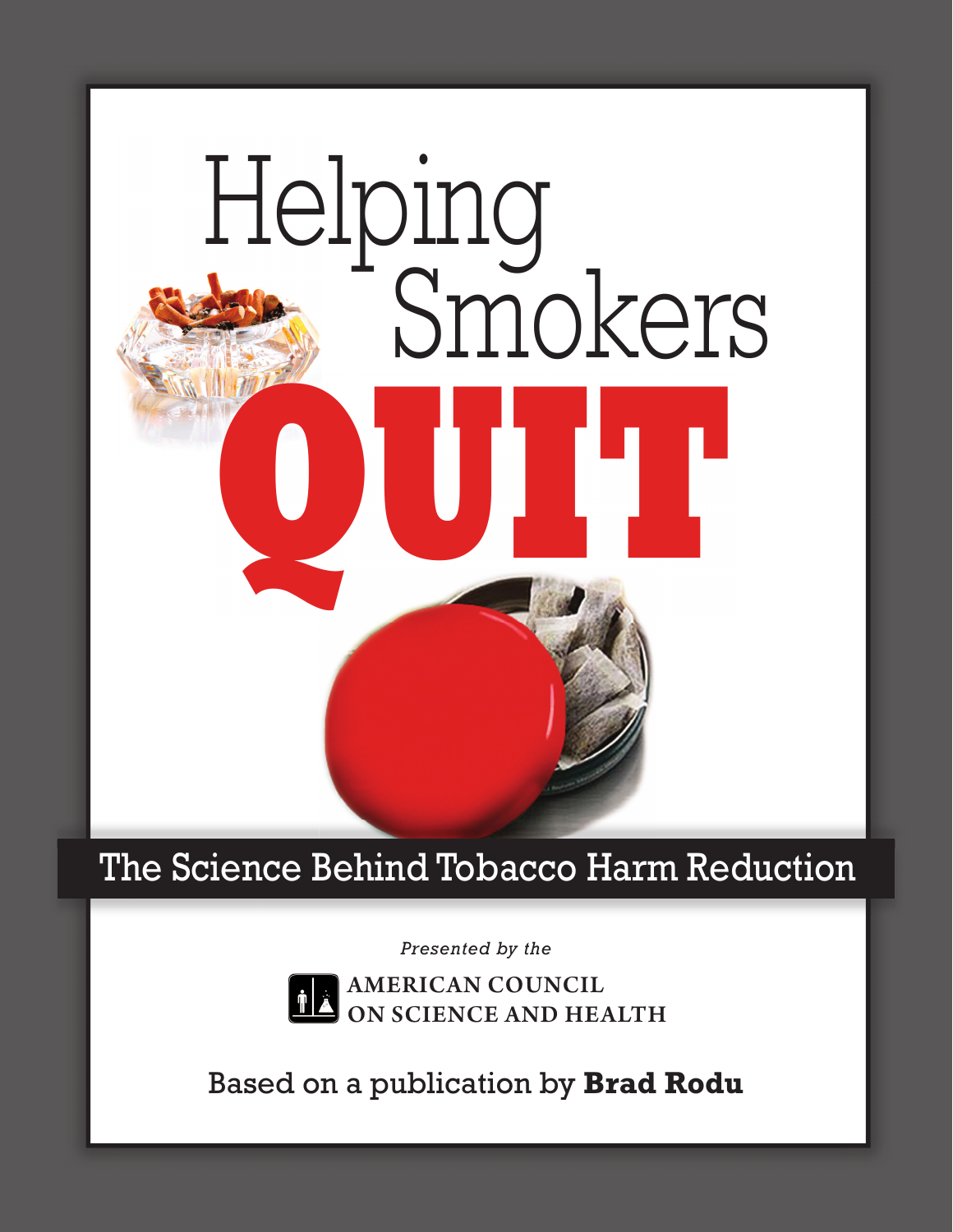ACSH accepts unrestricted grants on the condition that it is solely responsible for the conduct of its research and the dissemination of its work to the public. The organization does not perform proprietary research, nor does it accept support from individual corporations for specific research projects. All contributions to ACSH—a publicly funded organization under Section  $501(c)(3)$  of the Internal Revenue Code—are tax deductible.

Individual copies of this report are available at a cost of \$5.00. Reduced prices for 10 or more copies are available upon request.

Published by the American Council on Science and Health, Inc.—December 2011. This book may not be reproduced in whole or in part, by mimeograph or any other means, without permission of ACSH.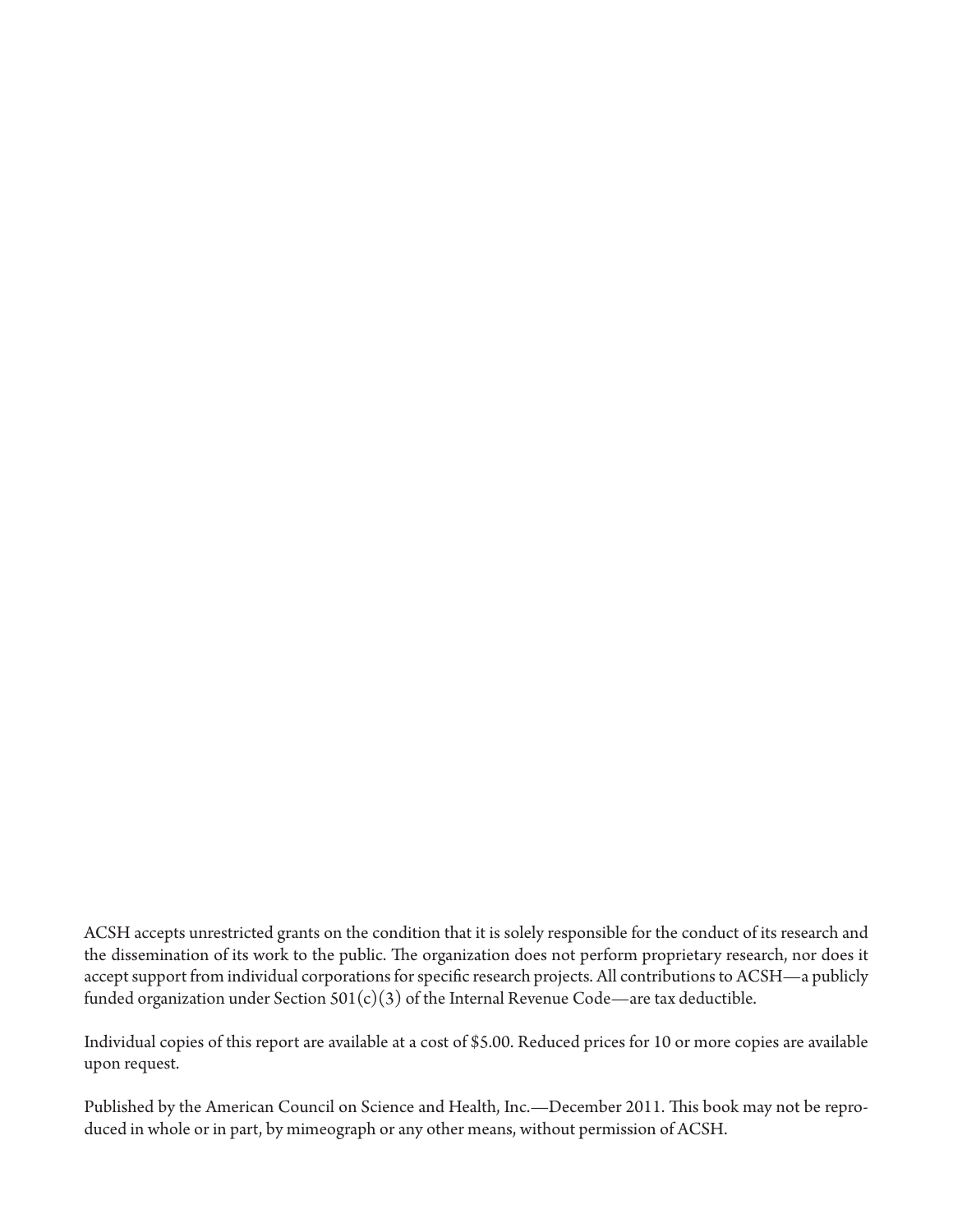

### The Science Behind Tobacco Harm Reduction

*Presented by the*



AMERICAN COUNCIL ON SCIENCE AND HEALTH

Based on a publication by **Brad Rodu**

December 2011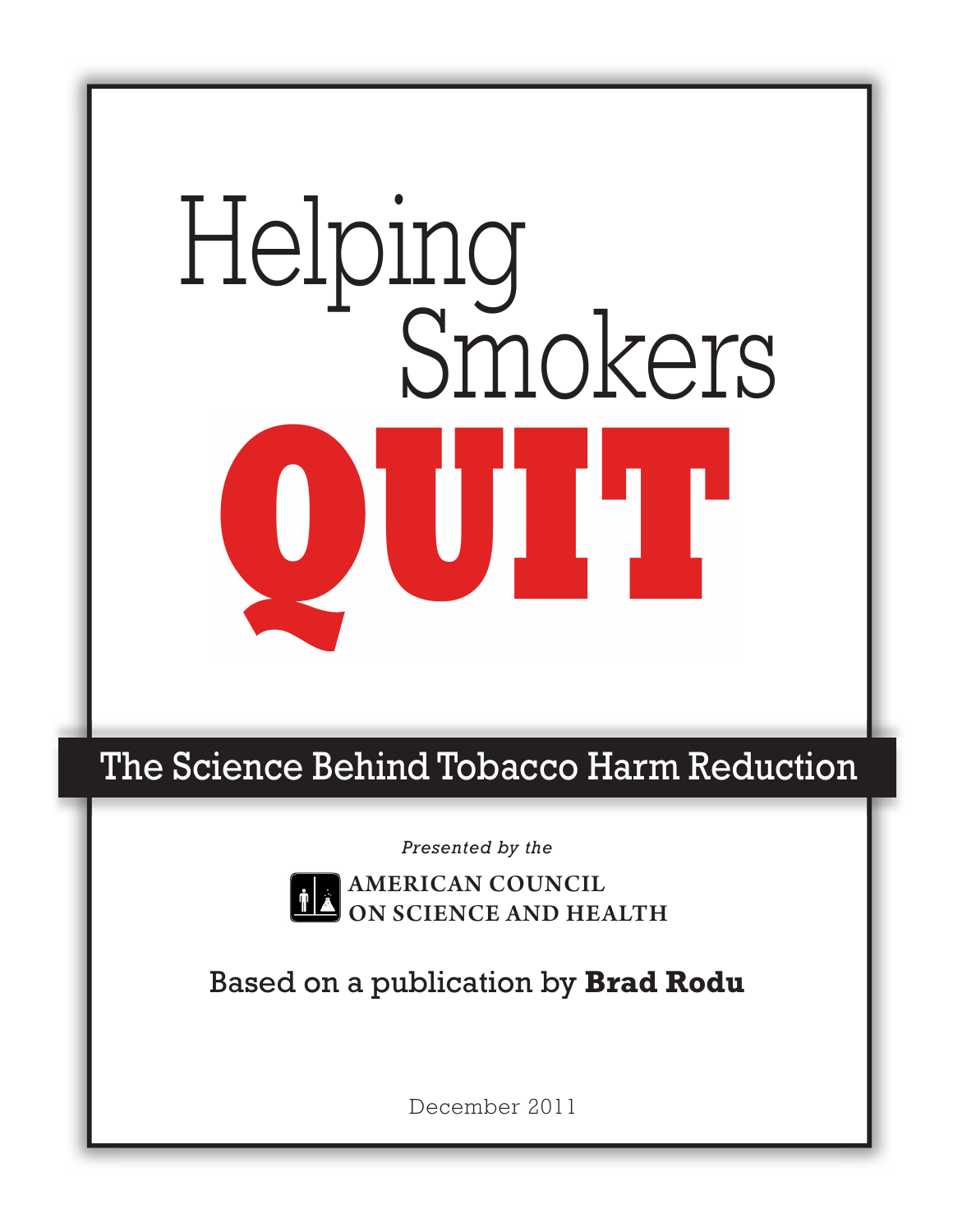# Table of Contents

| <b>Smokeless Tobacco, Small Risks2</b>                                               |
|--------------------------------------------------------------------------------------|
|                                                                                      |
| Cardiovascular Diseases2                                                             |
| Gastrointestinal Disorders 2                                                         |
| Parkinson's Disease and Multiple Sclerosis. 2                                        |
| Chronic Inflammatory Disease2                                                        |
| Pregnancy Complications3                                                             |
|                                                                                      |
| <b>Misperceptions About the Minimal</b><br><b>Health Risks of Smokeless Tobacco4</b> |
| <b>Smokeless Tobacco is an Effective Sub-</b><br>stitute for Cigarettes5             |
| The Population Health Effects of THR . 6                                             |

| <b>American Survey Evidence</b>                                         |
|-------------------------------------------------------------------------|
| of Smokeless Tobacco as                                                 |
| an Effective Cigarette Substitute 8                                     |
| <b>Smokeless Tobacco</b>                                                |
| is Not a Gateway to Smoking $\dots \dots \dots$                         |
| Dual Use:                                                               |
| <b>Smokeless Tobacco and Cigarettes</b> 10                              |
| <b>Electronic Cigarettes:</b><br><b>Another Low-Risk Alternative 11</b> |
| <b>E-cigarettes: What Studies Tell Us 12</b>                            |
| Clinical Studies  12                                                    |
|                                                                         |
|                                                                         |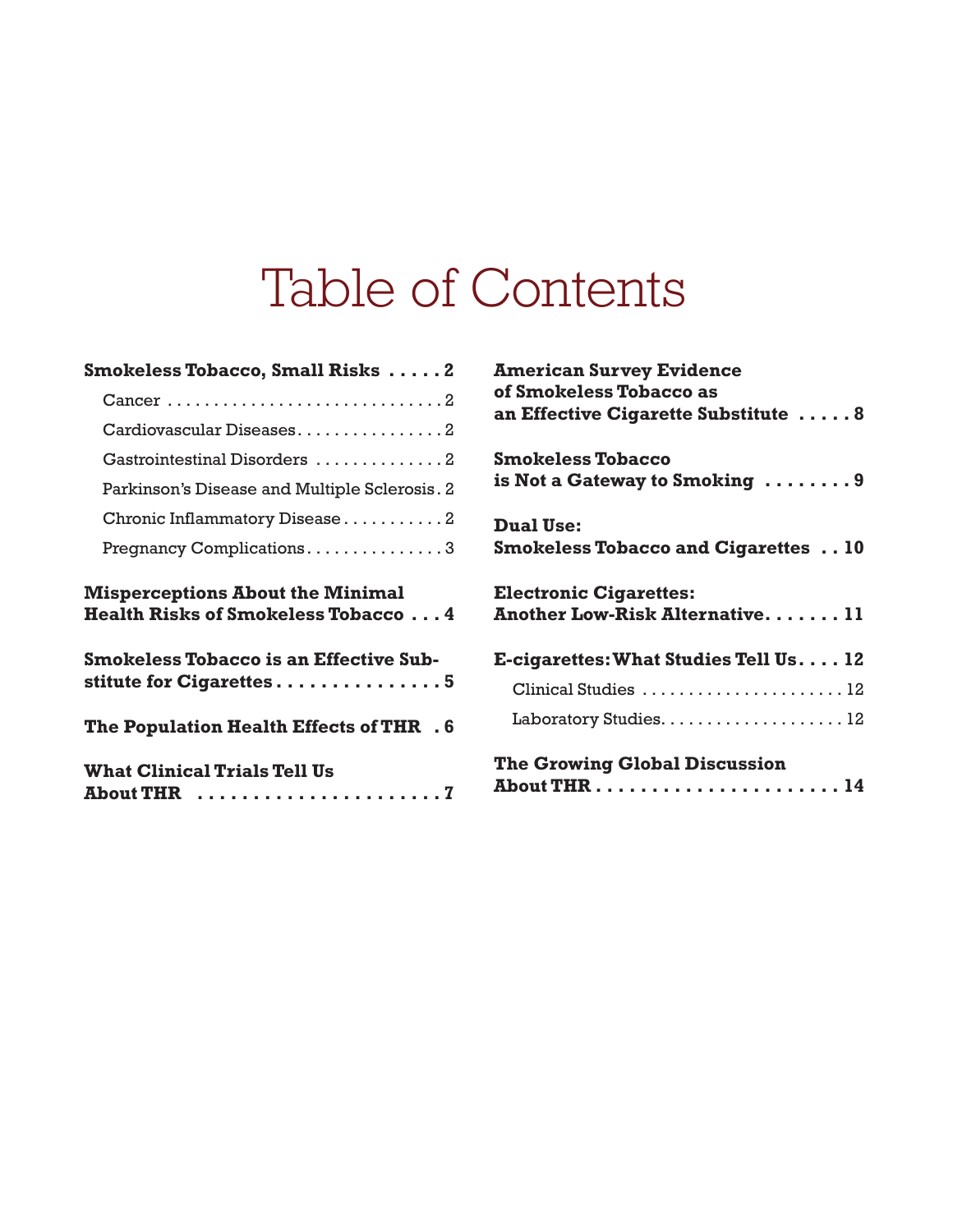# Introduction

I n 2006, the American Council on Science and Health (ACSH) became the first organization in the United **L** States to formally endorse tobacco harm reduction (THR). ACSH based its position on a comprehensive review of the existing scientific and medical literature, which showed that smokeless tobacco use:

(a) is at least 98 percent safer than smoking, even though most Americans are misinformed about the differences in risk

(b) among Swedish men, is a major factor in extremely low smoking rates

(c) is not a gateway to smoking cigarettes

Over the past 5 years the scientific literature supporting THR has grown considerably, and ACSH decided to sponsor another comprehensive review. This publication summarizes the major findings of that review.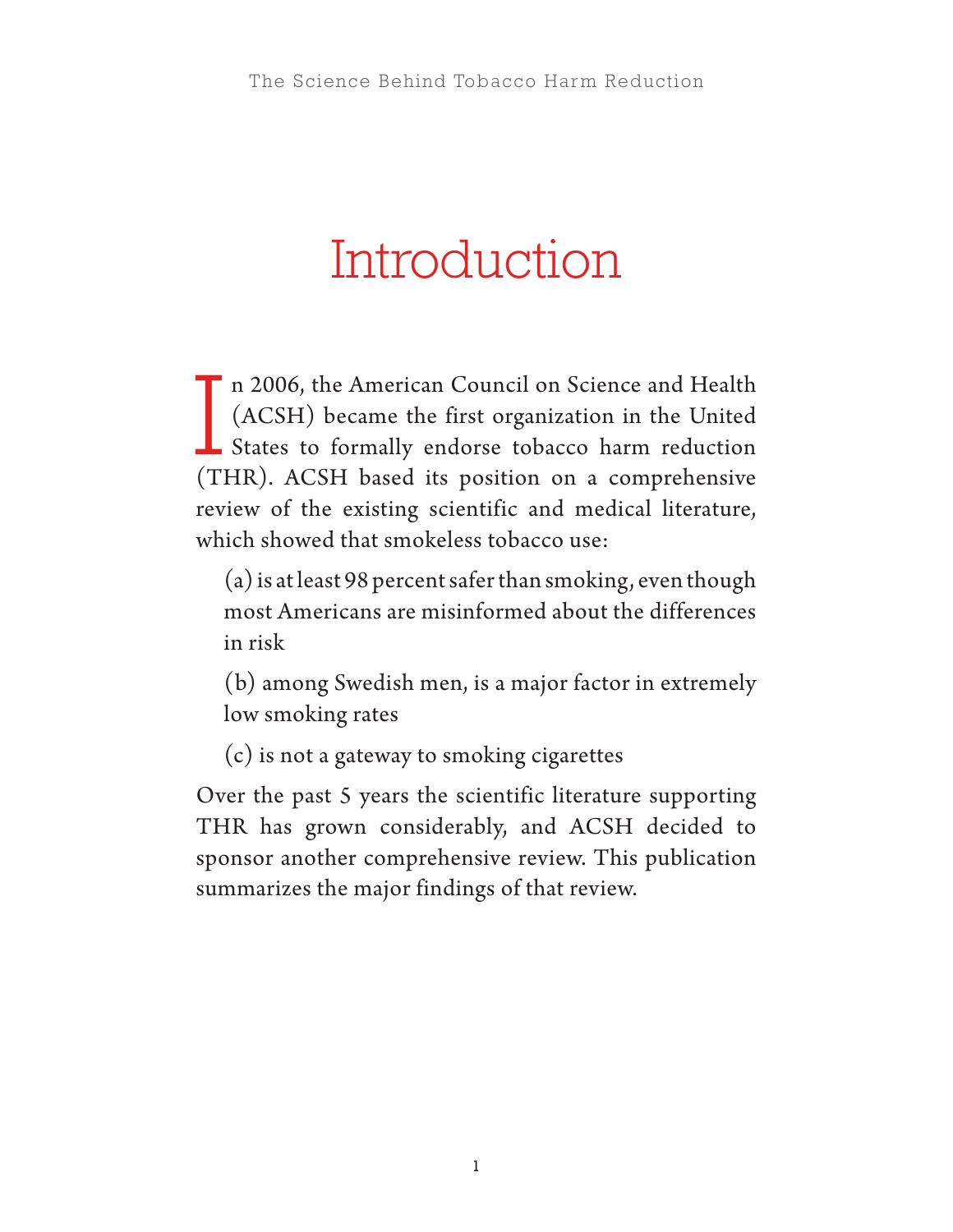### Smokeless Tobacco, Small Risks

Unlike cigarettes, smokeless tobacco products are smoke-free. Users place small pouches between the upper lip and gum, thereby avoiding the thousands of toxic agents formed when tobacco is burned.

In the past five years, numerous epidemiological studies have confirmed that the use of smokeless tobacco is associated with minimal risks for cancer and heart disease and has no risk for gastrointestinal disorders or chronic inflammatory disease.

### **Cancer**

A comprehensive 2009 review found that smokeless tobacco use was not associated with cancer after adjustment for the effects of smoking. The only exception was a small risk for prostate cancer, although the biologic basis for this risk is not clear, and more information is needed before any definite conclusion can be drawn.

### **Cardiovascular Diseases**

At least 10 epidemiological studies, as well as two meta-analyses, have evaluated the risks for cardiovascular diseases among smokeless tobacco users. The majority of these studies found no significant risks. In one study that found slightly increased risks for stroke and heart attack, the results had been inadequately adjusted for smoking.

In 2010, the American Heart Association released a policy statement based on a review of the scientific literature, which confirmed that smokeless tobacco use confers low risks for cardiovascular diseases.

### **Gastrointestinal Disorders**

Smokeless tobacco use inevitably results in swallowing saliva containing tobacco extract, but in 2010 a Swedish study found no increased risk of GI disorders in smokeless tobacco users. In fact, smokeless users reported GI symptoms with the same frequency as nonusers. In contrast, smokers and dual users (those who both smoked and used smokeless tobacco) were more likely to experience dyspepsia.

### **Parkinson's Disease and Multiple Sclerosis**

Smokeless tobacco is not at associated with the neurodegenerative diseases Parkinson's and multiple sclerosis (MS). Intriguingly, smokeless tobacco users actually have lower rates of these diseases than do nonusers of tobacco, but a biological mechanism for any possibly protective effect has yet to be explained.

### **Chronic Inflammatory Disease**

Smokeless tobacco is not associated with chronic inflammatory disease. A 2010 study that examined the incidence of these diseases among nearly 280,000 Swedish construction workers found that, compared with those who had never used tobacco, smokers were at significantly greater risk for rheumatoid arthritis, Crohn's disease, and multiple sclerosis, while snus users were not at greater risk. The researchers also conjectured that the inhaled non-nicotinic components of cigarette smoke are more significant than nicotine itself in the etiology of these diseases.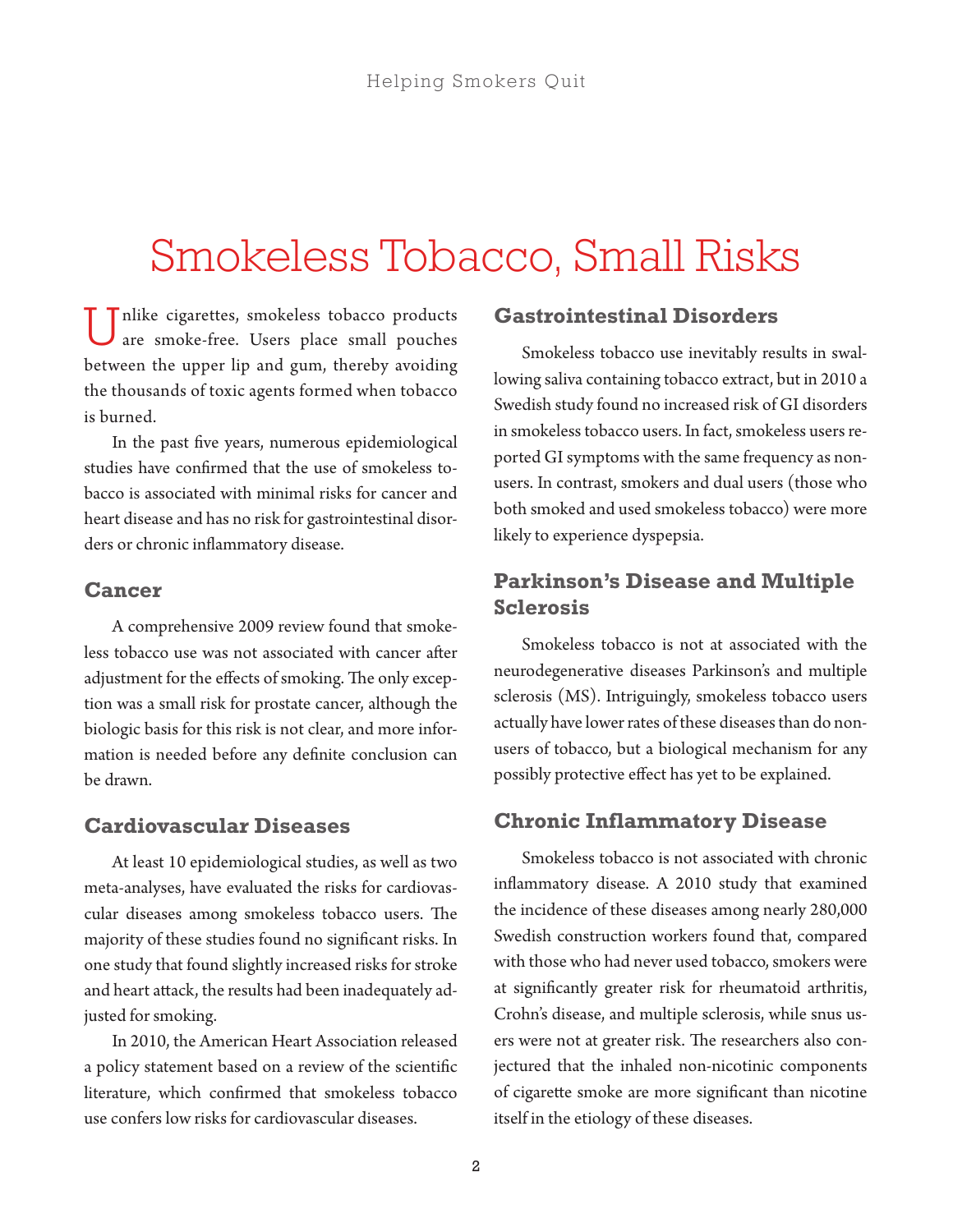### **Pregnancy Complications**

One of the most challenging questions regarding THR is whether it is applicable to pregnant women who smoke. Our publication, *Cigarettes: What the Warning Label Doesn't Tell You,* discusses the spectrum of smoking-related risks to the developing baby and mother thoroughly (pages  $118-121$ ). Officially, the Surgeon General has established that smoking during pregnancy is associated with increased risks for premature delivery, low-birth weight, and stillbirth, as well as a number of placental problems that can place both mother and fetus at risk. Can a pregnant smoker

who switches to smokeless tobacco benefit the health of her developing baby?

The answer is that, while risks to a developing baby are not as great when a mother uses smokeless tobacco instead of cigarettes, risks do remain. Women who use smokeless tobacco are at risk for slightly smaller babies (an average of six ounces less at birth), as well as modestly elevated risks for premature delivery, stillbirth, and —possibly — preeclampsia. Although any form of nicotine should be avoided during pregnancy, the highest risks for the developing baby are associated with smoking.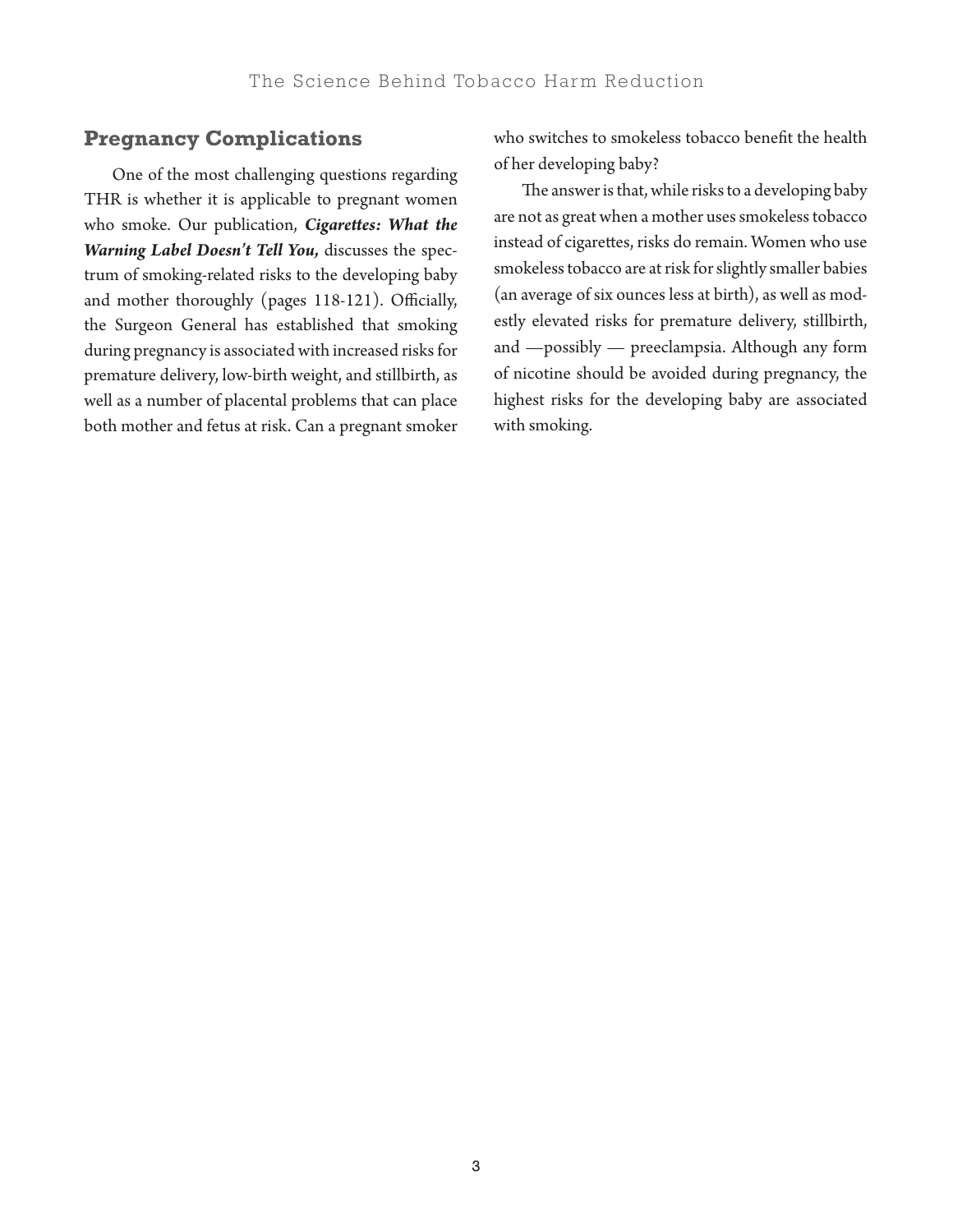## Misperceptions About the Minimal Health Risks of Smokeless Tobacco

There is scientific consensus that smokeless tobacco use is vastly safer than smoking, but this is virtually unknown among the general public, and even among health professionals. Indeed, recent studies have revealed the extent of these misperceptions, as well as their potential impact on the implementation of THR.

A 2010 study documented the widespread misperception of smokeless tobacco risks among highly educated university faculty at the University of Louisville. The researchers found that over half of all faculty incorrectly believed that smokeless tobacco poses general health risks that are equal to or greater than smoking. And there was a more common misperception about the risk of cancer associated with smokeless tobacco: Health science faculty, too, were also misinformed about this risk. Overall, the survey demonstrates that most health professionals have a poor understanding of the benefits of smokeless tobacco and are not aware that using it is vastly safer than smoking cigarettes.

Misperception of the risks of smokeless tobacco use clearly stem from a campaign of misinformation by anti-tobacco activists who are more concerned with promoting nicotine abstinence than with a realistic approach to public health. They conflate the risks of smokeless tobacco with those associated with cigarettes, a message relayed via both direct statements and insinuation. Such misperceptions are deeply ingrained: A 2010 study found that even in Sweden, where THR has had a significant impact on smoking, the majority of smokers have an exaggerated perception of the harmfulness of pharmaceutical nicotine and snus.

Undoubtedly, given the actual benefits of switching from cigarettes to smokeless tobacco, greater effort needs to be made to promote accurate perception of the considerably lower health risks of smokeless tobacco.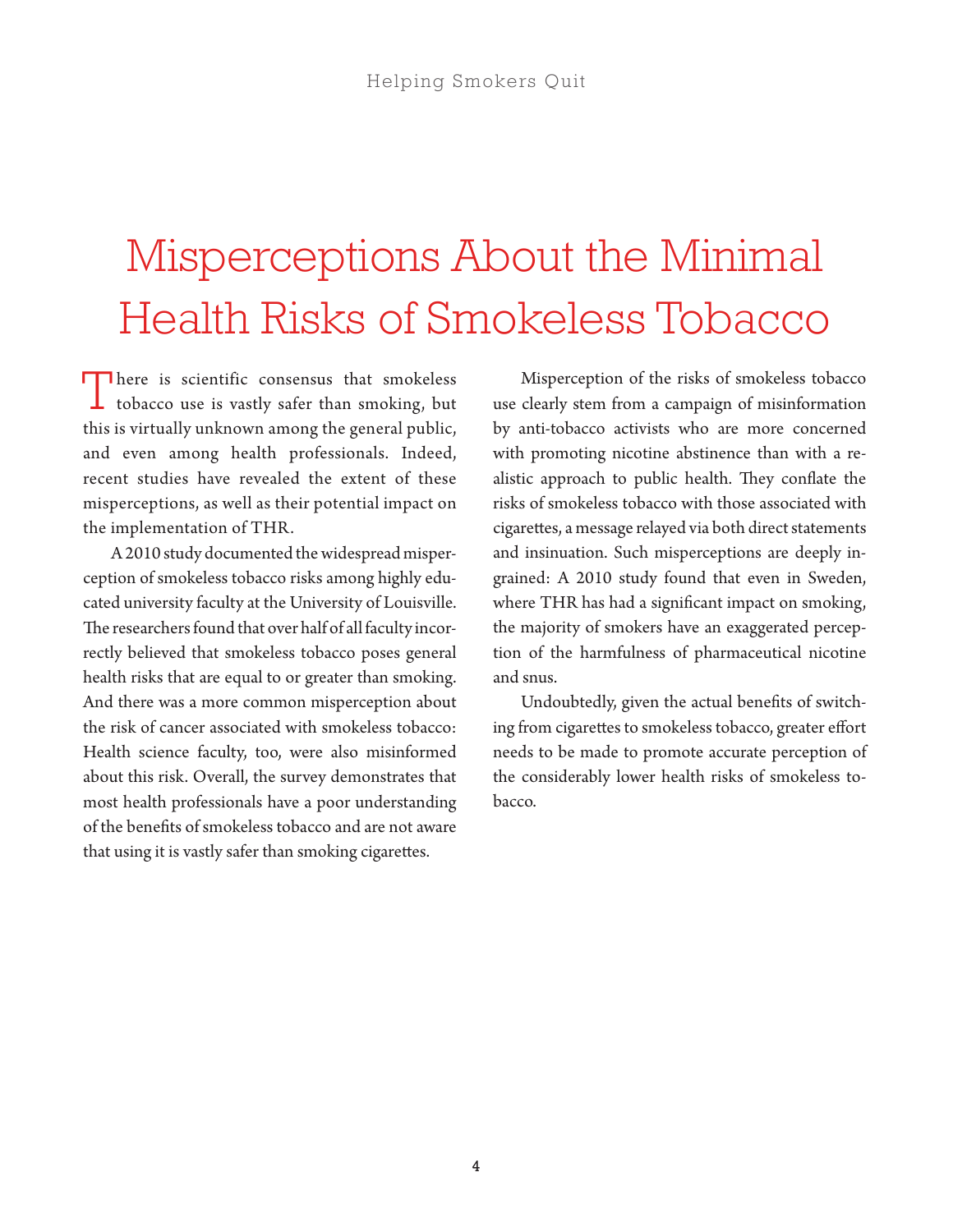## Smokeless Tobacco is an Effective Substitute for Cigarettes

Evidence from Sweden and Norway makes a strong case for smokeless tobacco as a means to reduce smoking rates.

A 2006 review of smokeless tobacco use in Sweden found that snus was the most common smoking cessation aid among men. The review also found that 58% of Swedish male smokers had used snus as a quitsmoking aid, and two-thirds of them were successful, which was significantly higher than any other aid such as nicotine gum or a nicotine patch.

Allaying fears that smokeless tobacco use was a gateway to smoking, the 2006 review reported that the odds of smoking were significantly lower for men who had used snus than for those who had not. Another study in 2008 found that the use of snus was the strongest indicator of former (versus current) smoking among Swedish men, and it concluded that ""Swedes appear to be using snus as a form of nicotine replacement therapy despite a lack of clinical trials data to support its use as a smoking cessation aid."

Recent reports from Norway have reached similar conclusions. The Norwegian Institute for Alcohol and Drug Research (SIRUS) reported that the prevalence of smoking in young Norwegian men had declined from 50 percent in 1985 to 30 percent in 2007, while the use of snus increased from 10 percent to 30 percent.

SIRUS reported on the popularity of snus as a smoking cessation aid among Norwegian men; it was used by 23 percent of the men who quit smoking in 2007, compared with use rates of 2 to 9 percent for nicotine gum, nicotine patch, the quit-smoking drug Zyban, or quit lines. In 2010 a SIRUS study found that Norwegian men prefer snus over all other methods to quit smoking.

Among Norwegian men who had tried snus as a smoking cessation aid, 74 percent reported to have "quit smoking altogether," or to have experienced a "dramatic reduction in smoking intensity" — a success rate significantly higher than the 40 to 50 percent success rate of men who tried to quit using Zyban, a nicotine patch, or nicotine gum. According to these findings, snus was nearly three times more effective than nicotine gum, the second most popular means of trying to quit.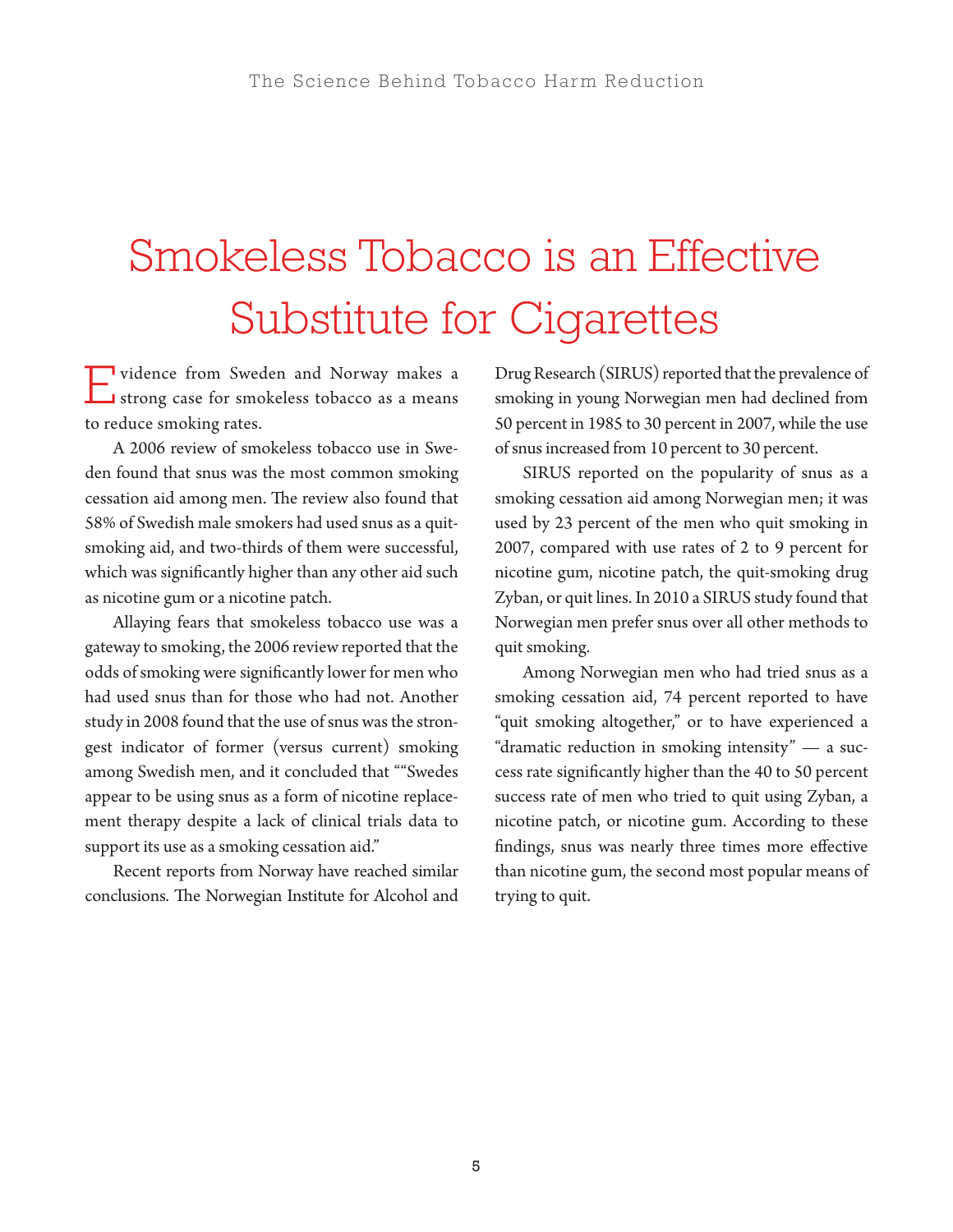### The Population Health Effects of THR

Two recent studies looked at the potential population health effects of snus use in populations where the products are not currently available, and they determined that the potential health benefits outweighed the risks.

A 2007 study assessed the potential health gains if snus was available in Australia, where it is currently banned. The researchers calculated the life expectancy among people with various histories of tobacco use, and then estimated the net effects at the population level. The results showed little difference in the life expectancy of smokers who quit all tobacco and smokers who switch to snus. The researchers concluded: "Current smokers who switch to using snus rather than continuing to smoke can realize substantial health gains. Snus could produce a net benefit to health at the population level if it is adopted in sufficient numbers by inveterate smokers."

In another study, researchers looked at the difference between mortality from lung cancer (the sentinel disease of smoking and an indicator of a population's smoking rate) in Sweden, where snus is widely used, and in other European Union countries, where snus is banned. In Sweden, lung cancer mortality was

significantly lower among men than in the other EU countries. In fact, if all EU countries had the lung cancer mortality of men in Sweden, there would have been over 53 percent fewer lung cancer deaths in 2002 alone. The researchers found that the number of smoking-attributable deaths would have more than halved if EU smoking rates were similar to those of Swedish men.

A point that further reinforces the relative health benefits of snus is the disparity between smoking rates in Swedish men and women. For most of the last 50 years, lung cancer mortality among Swedish women has been the sixth highest in the EU, reflecting the fact that cigarettes are the dominant tobacco product among women in Sweden. This context is important, because it has been suggested that vigorous anti-smoking campaigns since the 1970s are largely responsible for the decline in the smoking rate among Swedish men. But it is implausible that these campaigns have been effective for Swedish men while having almost no impact on Swedish women. This is firm evidence that snus use — not anti-smoking campaigns — has played the primary role in the low lung cancer mortality among men in Sweden for over half a century.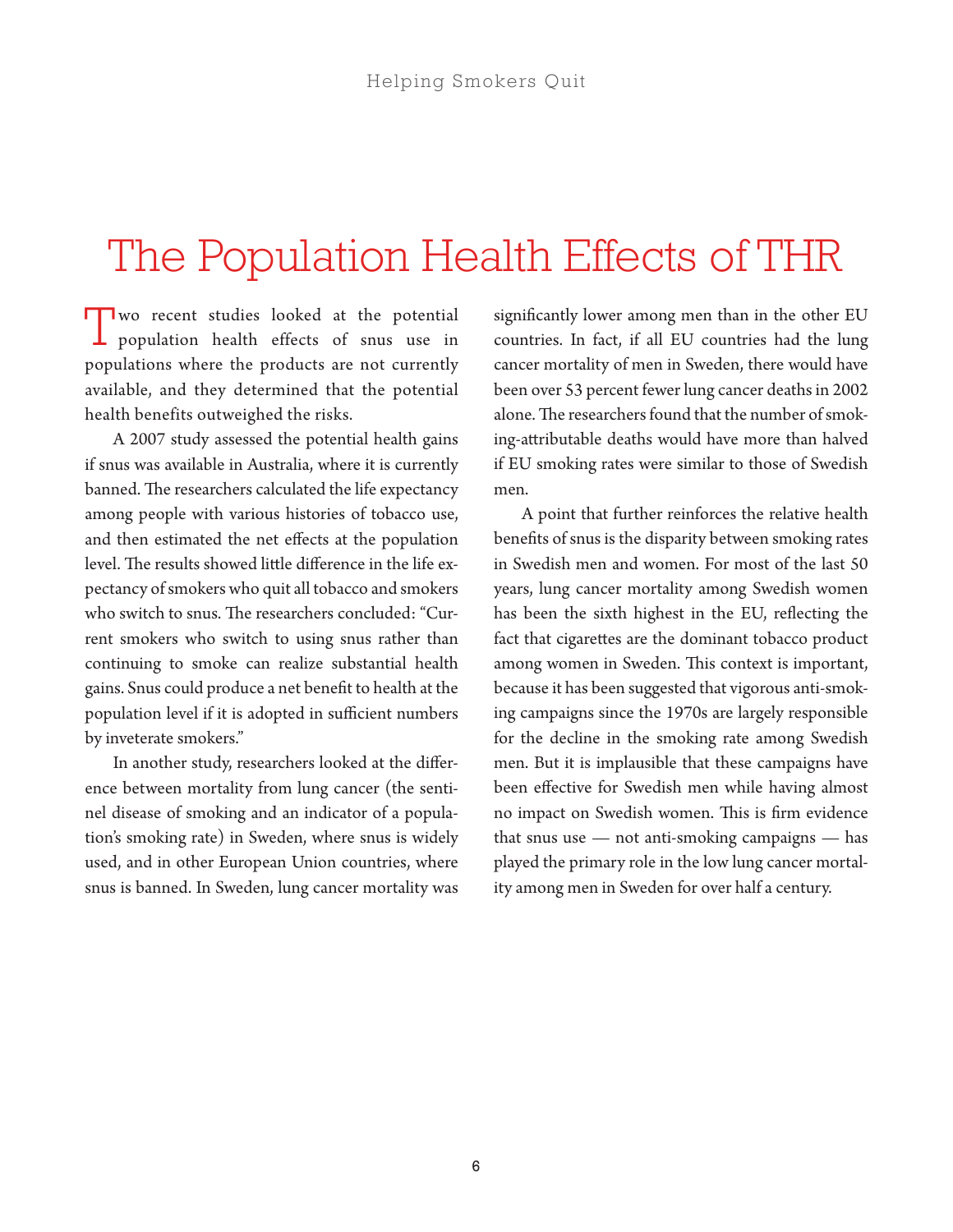### What Clinical Trials Tell Us About THR

Prior to 2006, only one clinical trial relevant to THR had been conducted; during the last five years, several clinical trials have been completed. In the majority of these trials, researchers evaluated smokers' preferences for a variety of smoking cessation aids, as well as rates of quitting, effects on withdrawal and craving, exhaled levels of

carbon monoxide, and levels of tobacco-related metabolites.

In general, snus and dissolvable tobacco satisfied smokers' cravings and helped smokers quit or decrease cigarette consumption, and these products typically were preferred or ranked on par with pharmaceutical nicotine.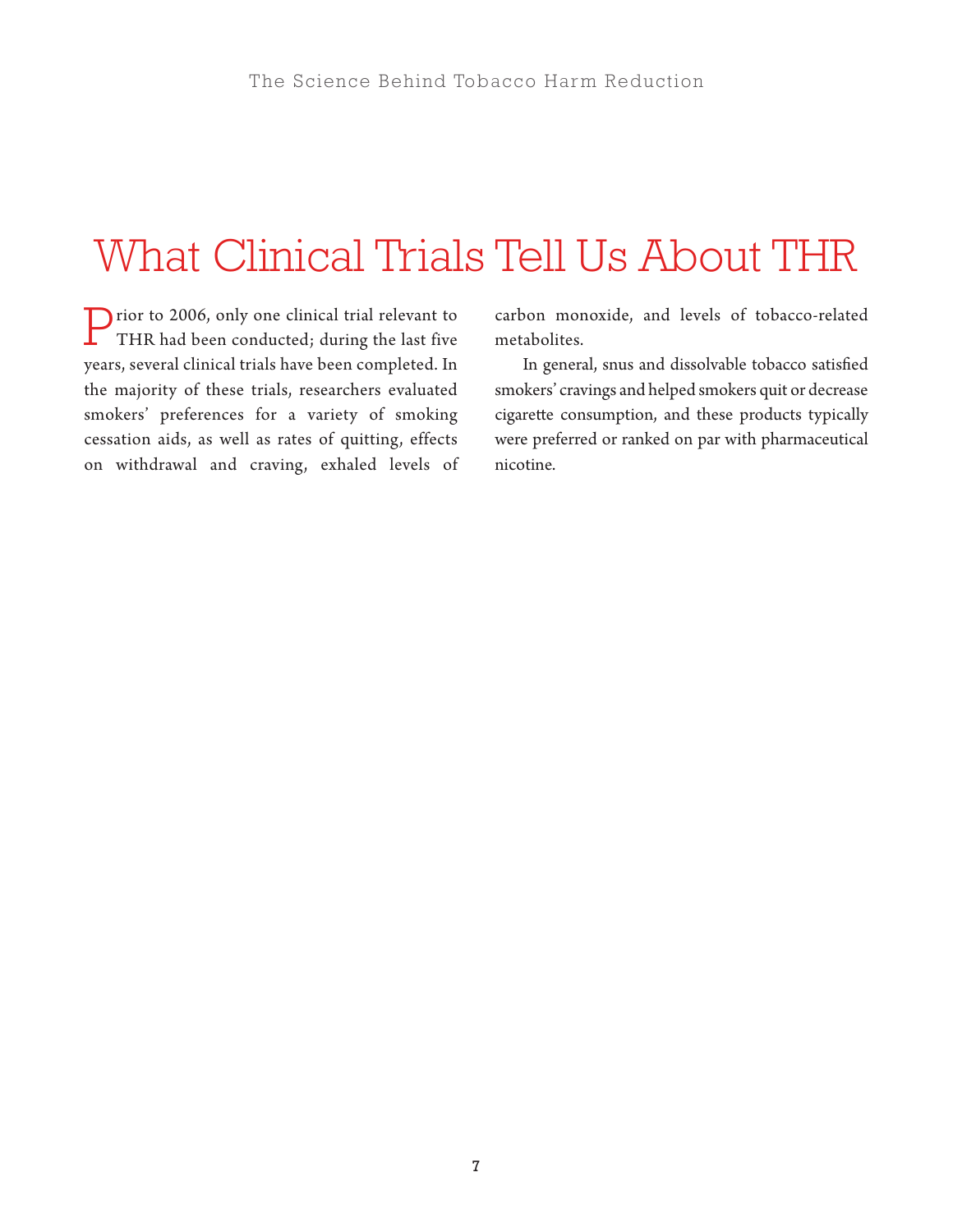# American Survey Evidence of Smokeless Tobacco as an Effective Cigarette Substitute

 $\pi$  lthough the majority of evidence for smokeless **L**tobacco's efficacy comes from Sweden, where consumers are much more aware of smokeless products, there is evidence that it has been effective for small numbers of American smokers.

A 2008 study provided evidence that American men have quit smoking by switching to smokeless tobacco. Using data from the 2000 National Health Interview Survey, the researchers estimated that 359,000 American male smokers had tried to switch to smokeless tobacco during their most recent attempt to quit — and 73 percent of them were former smokers at the time of the survey. These numbers represent the highest proportion of successes among all methods. The researchers found that nicotine gum and the nicotine patch had helped only 34 to 45 percent of male users to quit, while only 28 percent of the men who had tried the nicotine inhaler were successful.

Despite these success rates, few smokers are aware that switching from cigarettes to smokeless tobacco provides almost all the health benefits of complete tobacco abstinence. As one research team reported, risk perception plays an important role in willingness to try snus. In a recent survey, respondents who were aware that smokeless tobacco is less harmful than cigarettes were nearly four times as likely to try snus than those who believed that the products were equally risky. Unfortunately, 88 percent of all respondents in this survey believed that smokeless tobacco was just as dangerous as cigarettes.

Dr. Lois Biener and Dr. Karen Bogen, who reported on this, the Indiana Adult Tobacco Survey, made the following observation:

Both marketing and health education messages should include the information that all tobacco products are harmful and that abstinence from all tobacco products is the most healthful choice. At the same time, simply saying that smokeless tobacco is "not safe" is not a sufficient stance for public health communications. There is a recognized continuum of risk along which various tobacco products can be placed, with low-nitrosamine smokeless tobacco products much lower on the risk continuum than combustible tobacco, although it is not harmless. Devising an effective way to inform the public about the continuum should be an important research priority, as currently consumers are woefully incorrect in their assessments of relative risk of various tobacco products. This state of affairs could result in people deciding not to give up smoking in favor of a product lower on the risk continuum because they assume that all tobacco products are equally harmful.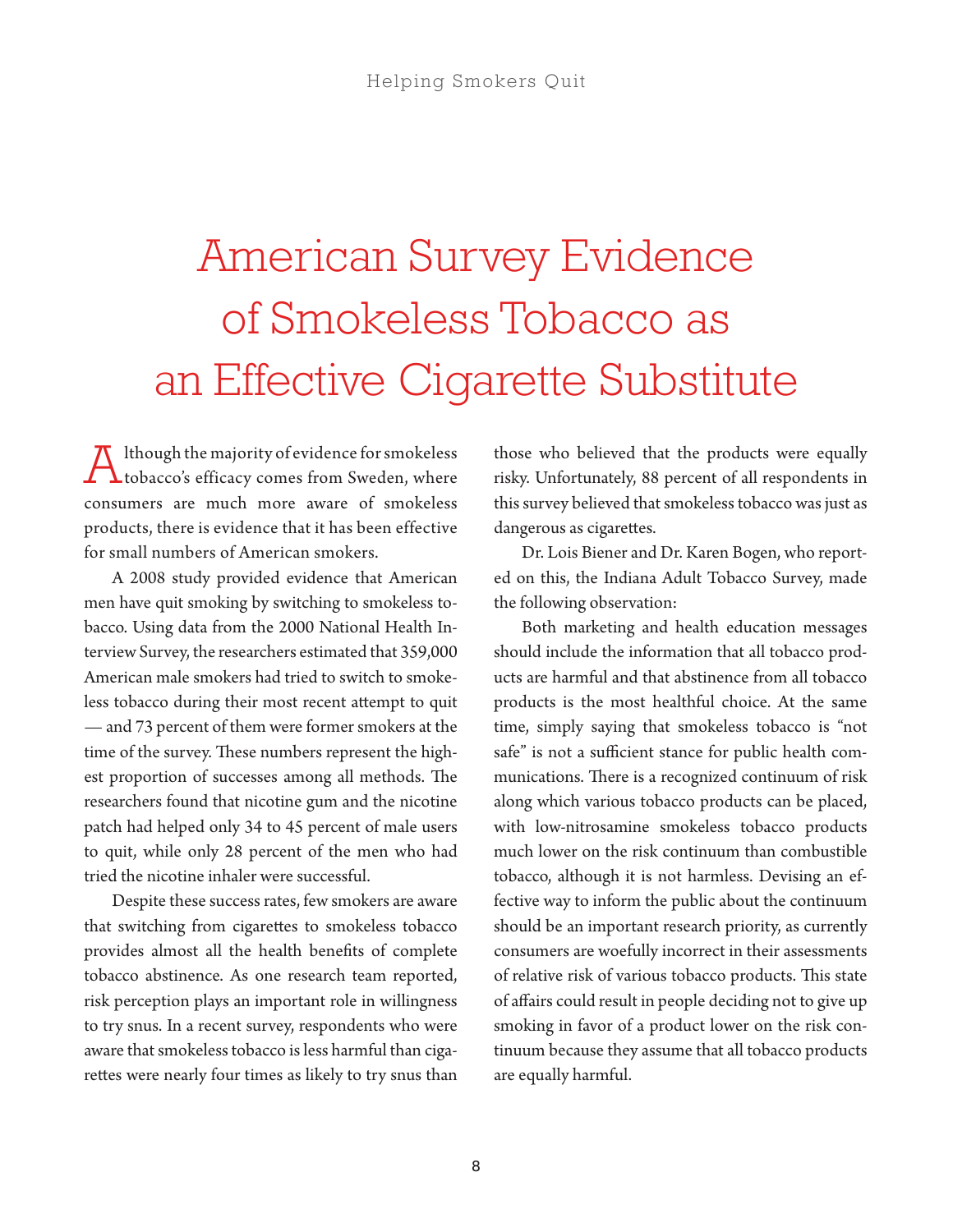## Smokeless Tobacco is Not a Gateway to Smoking

 $\sum$  common allegation is that smokeless tobacco is a gateway to smoking cigarettes, especially among youth. However, studies from Sweden and the U.S. discredit this claim.

There is virtually no evidence for a gateway effect in Sweden, where smokeless tobacco use is prevalent. A 2006 review of published studies turned up no evidence, and this was confirmed by a 2008 study of 3,000 adolescents from the Stockholm area: "The majority of tobacco users (70 percent) started by smoking cigarettes," the authors noted. They concluded that the proportion of young people who progressed from smokeless tobacco to cigarettes is small. In addition, the European Commission's Scientific Committee on Emerging and Newly Identified Health Risks concluded that "The Swedish data...do not support the hypothesis that ... snus is a gateway to future smoking."

In the U.S., opponents of THR believe that it will encourage teenagers to use smokeless tobacco, which will lead to smoking. And, while some studies have reported that teenagers who use smokeless tobacco are more likely to become smokers, a close examination of the evidence suggests only that smokeless tobacco is one of several behaviors associated with smoking not that it leads to smoking.

The misconception that smokeless tobacco use leads to smoking is based largely on two long-range studies that compared subsequent smoking among

adolescent smokeless tobacco users and non-users. While both studies found that young people who use smokeless tobacco were more likely than non-users to be smoking several years later, they neglected to take into account well-known psychological predictors of smoking. When these variables were taken into account, smokeless tobacco use was no longer a statistically significant predictor of developing a smoking habit.

Other recent studies discredited claims of causality. One study found that the association of smokeless tobacco use with smoking is most likely a reflection of experimenting with both substances — not a causal relationship. Another study found that, among white males ages sixteen and older — the group most likely to smoke tobacco — the prevalence of smoking among those who had first tried smokeless tobacco was significantly lower than among those who were cigarette initiators. The researchers concluded that "smokeless tobacco use has played virtually no role in smoking initiation among white men and boys."

Claims of the gateway effect persist, prompting experts at Penn State's tobacco addiction department to note, "Continued evasion of the [harm reduction] issue based on claims that smokeless tobacco can cause smoking seems, to us, to be an unethical violation of the human right to honest, health-relevant information."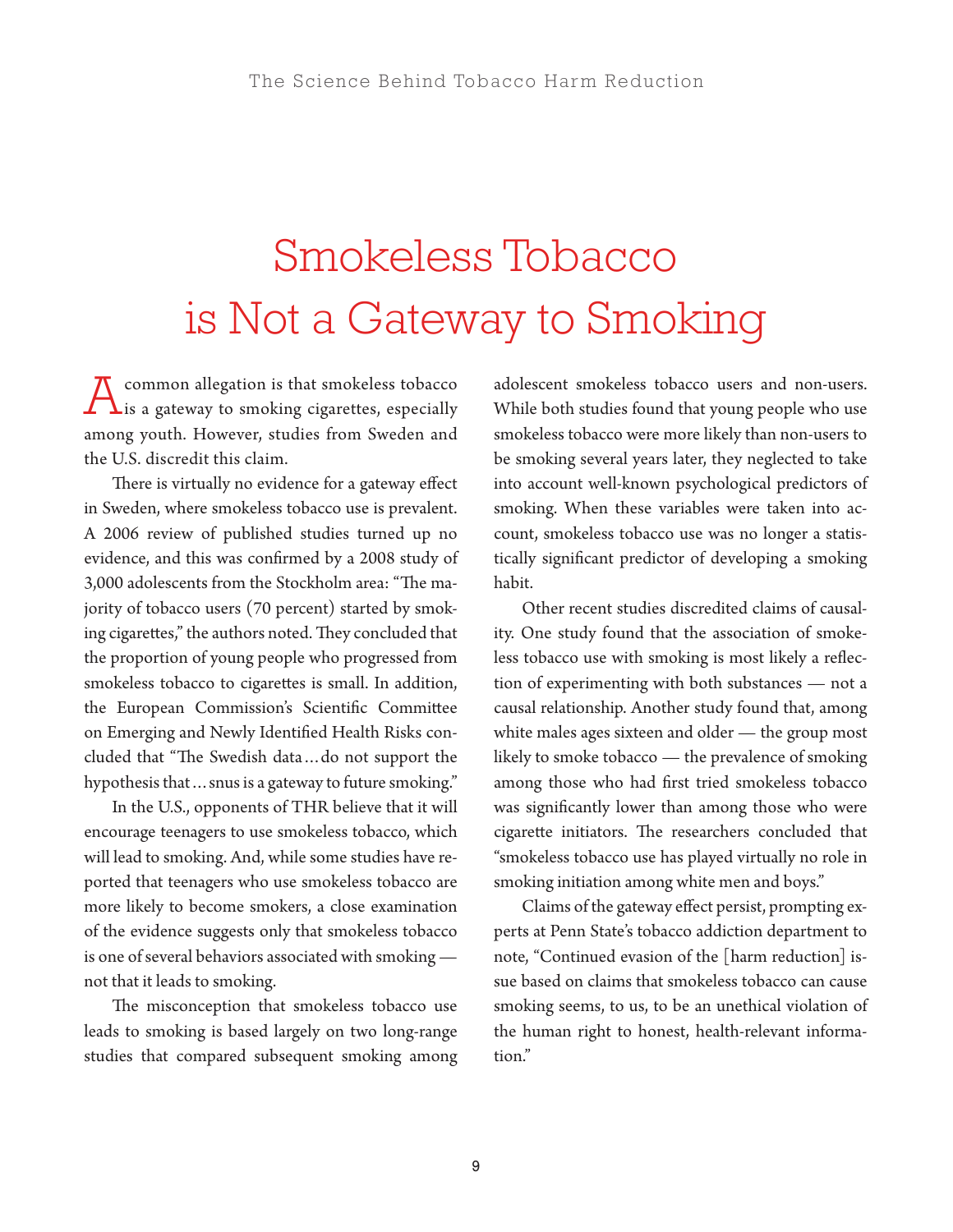## Dual Use: Smokeless Tobacco and Cigarettes

The dual use of smokeless tobacco and cigarettes  $\perp$  is a major criticism by opponents of THR. Although studies suggest that dual use can benefit an otherwise exclusive smoker, critics complain about adverse consequences and assert that dual users will never quit cigarettes, that they are risking their health just as much as exclusive smokers. However, these assertions are unfounded.

In 2002, a study describing the theoretical adverse consequences of dual use acknowledge that "there are virtually no data that currently exist on the safety of such use or the degree to which such use will foster the perpetuation of smoking or contribute to reduced overall smoking." The researchers concluded, "The issue warrants further study." And indeed, further study has been done. The results are in favor of dual use.

Many smokers gradually begin using smokeless tobacco with the goal of eventually quitting tobacco altogether or, at least, cutting back on their cigarette consumption. Recent studies suggest such a course is not at all misguided.

First of all, the most recent studies suggest that dual users are not increasing their health risks. A 2010 analysis of 17 published research studies concluded that there are no "unique health risks associated with dual use…that are not anticipated or observed from cigarette smoking alone." Furthermore, the authors observed that "some data indicate that the risks of dual use are lower than those of exclusive smoking."

The 2010 analysis also found that dual users are more likely to quit smoking than are exclusive smokers. Longitudinal studies — those that follow their subjects over time — have found that dual users have a different trajectory of tobacco use and cessation than that of exclusive smokers. For instance, a 2002 study in the U.S. found that, after four years, 80 percent of smokers were still smoking, while only 27 percent of those who had been dual users were still smoking. Of the dual users, 44 percent remained dual users and 17 percent used only smokeless tobacco products. A 2003 study in Sweden found similar success rates for dual users; and it found that the rate at which dual users quit smoking entirely increased each year.

These studies made it clear that dual users are much more likely to successfully quit smoking than are exclusive smokers. And, although dual users are less likely than the exclusive smokers to become completely tobacco abstinent, they are much more likely to smoke fewer cigarettes.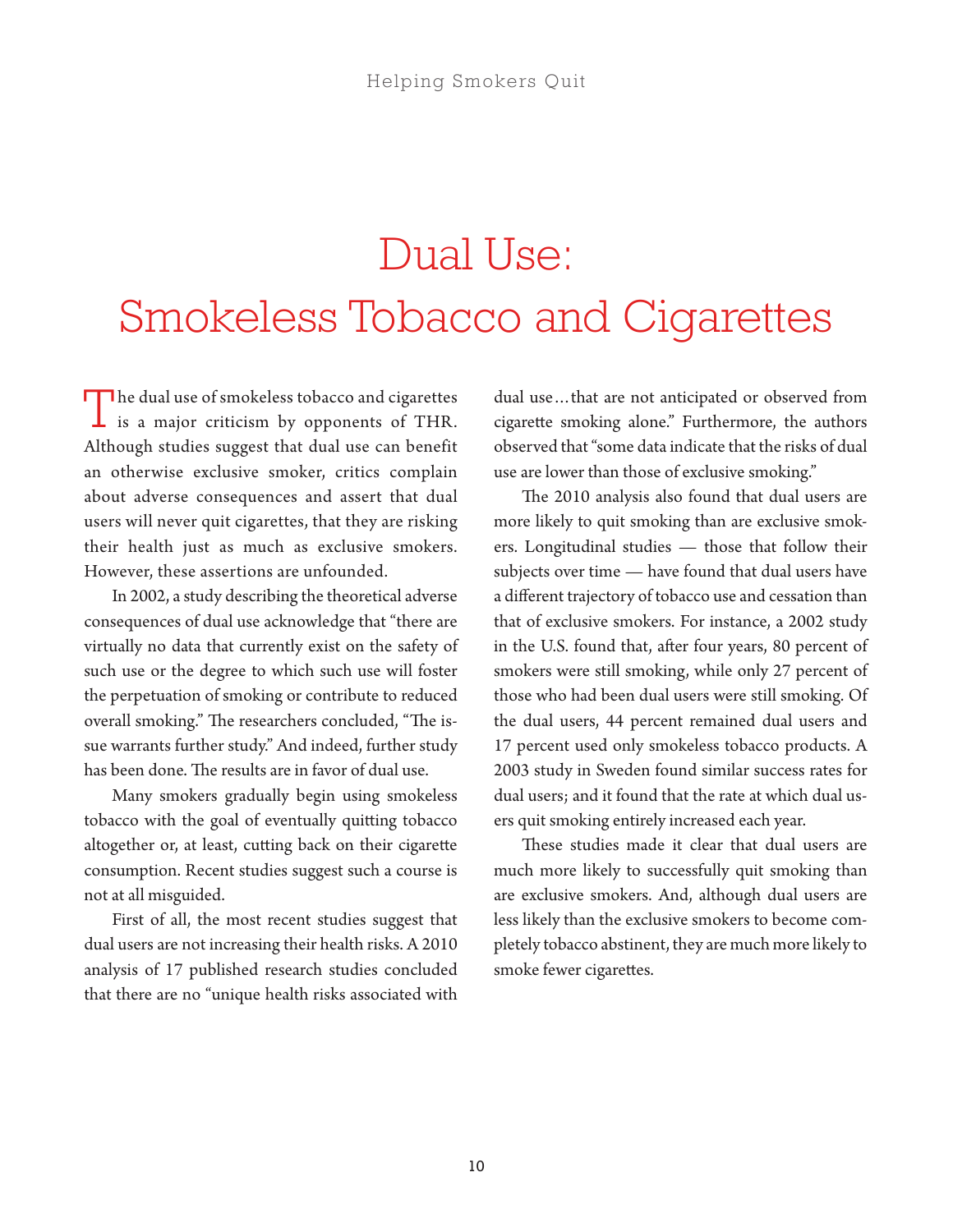## Electronic Cigarettes: Another Low-Risk Alternative

E-cigarettes are battery-powered devices that vaporize a mixture of water, propylene glycol, nicotine, and flavorings. They are activated when the user inhales through the mouthpiece of the device, delivering a small dose of nicotine without any of the carcinogens derived from the combustion of tobacco that occurs in cigarettes. To date, all e-cigarettes and mixtures are manufactured in China — although this may change following a recent FDA decision.

In 2011, an appellate court confirmed that e-cigarettes are to be regulated by the FDA as tobacco products, which was a victory on several counts for American smokers and for public health. First, the decision

guaranteed that e-cigarettes, which have helped many smokers quit, will remain on the market. Second, it assured that e-cigarettes would be subjected "to general controls, such as registration, product listing, ingredient listing, good manufacturing practice requirements, user fees for certain products, and the adulteration and misbranding provisions, as well as to the premarket review requirements for 'new tobacco products' and 'modified risk tobacco products." These requirements will promote the marketing of safe and qualitycontrolled products. Finally, the decision could allow pharmaceutical companies to reposition more satisfying nicotine medicines as recreational (and low-risk) alternatives to cigarettes.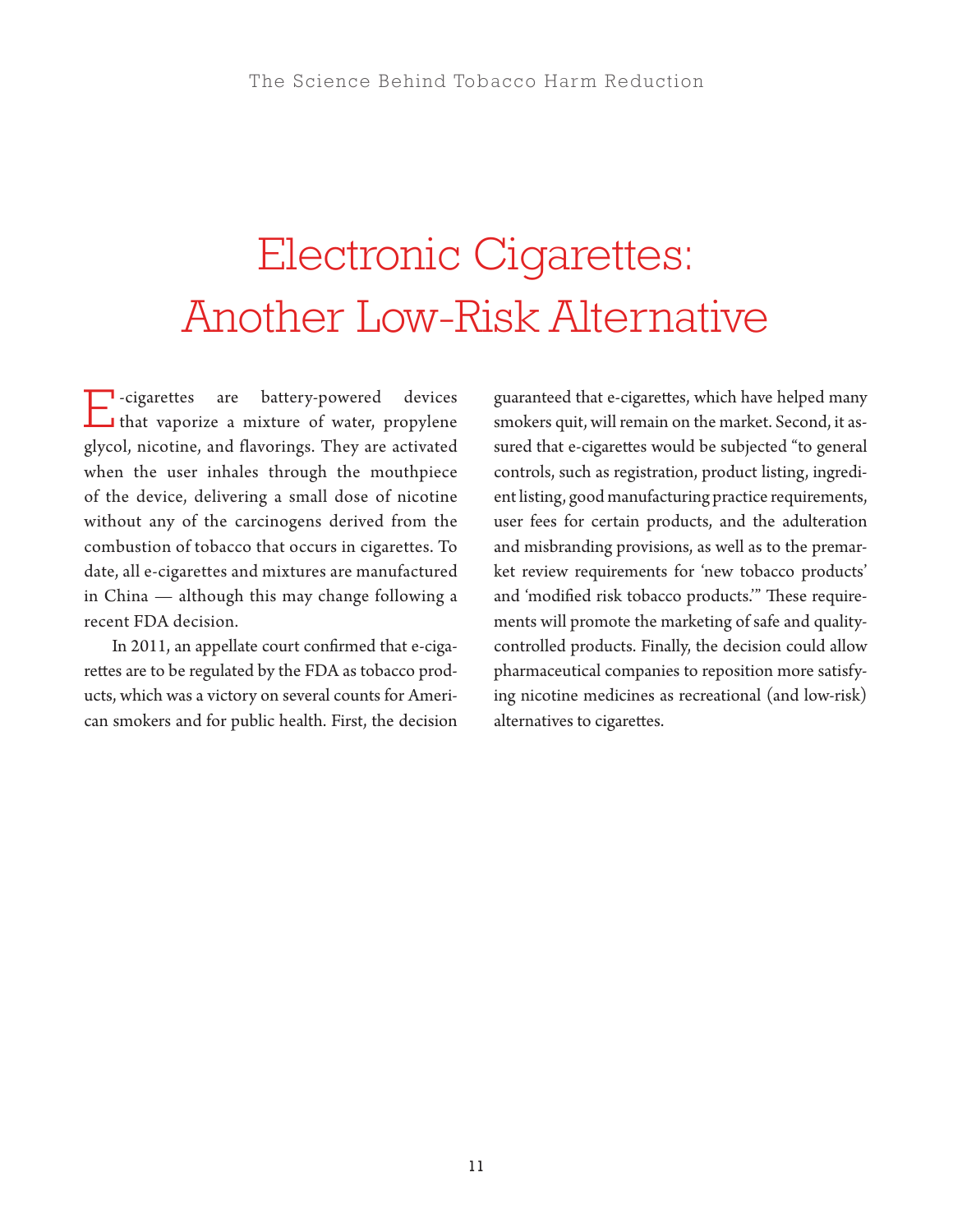### E-cigarettes: What Studies Tell Us

Clinical and laboratory studies have only begun to accumulate during the last 5 years, and most confirm that e-cigarettes are a safe and effective smoking cessation aid.

While cigarette smoke contains thousands of chemical agents in addition to nicotine, e-cigarettes produce a vapor comprised only of water, propylene glycol, nicotine, and flavorings. Unlike tobacco cigarettes, the ingredients in e-cigarettes do not pose any significant health risks. Nicotine is highly addictive, but it is not the primary cause of any of the diseases related to smoking. Propylene glycol is approved by the FDA for use in a large number of consumer products, and it is not associated with any adverse health effects, although there are currently no studies relating to long-term daily exposure.

Despite the relative safety and efficacy of e-cigarettes, tobacco-control activists have aggressively attacked these products. For instance, in 2009, Dr. Jack Henningfield, who is a scientific adviser on tobacco to the World Health Organization, as well as an adviser to GlaxosmithKline on pharmaceutical nicotine, called ecigarettes "renegade products," for which "we have no scientific information." He then stated that e-cigarettes "are not benign" — although there was no explanation in his article as to how he came to that conclusion in the absence of any scientific information.

While it is true that there is a paucity of scientific studies on this new area, and that the discussion has become highly polarized, several reports have provided important information.

### **Clinical Studies**

Studies that have addressed how the nicotine in ecigarettes is absorbed suggest that it is largely taken up by the mucous membranes of the mouth and throat, and that this is typically achieved by shallow puffing instead of deep inhalation. Significantly, a study has also found that e-cigarette use results in much less frequent mouth and throat irritation, compared to the pharmaceutical nicotine inhaler. And, just as important, another study has found that, although the e-cigarette produces only modest elevations in peak blood levels of nicotine — much lower than that produced by cigarettes — users experienced both reduced cravings and withdrawal symptoms. Researchers believe that this reduction is due not solely to nicotine delivery but to the e-cigarettes' successful mimicry of cigarette handling rituals and cues - a feature that is not part of pharmaceutical nicotine products.

### **Laboratory Studies**

Although it is clear that the vapor produced by ecigarettes is simply not comparable to the thousands of toxic agents formed when tobacco is burned, those opposed to e-cigarettes often target their safety. While laboratory studies have detected trace levels of some contaminants in these devices, this appears to be a small problem that could be solved with improvements to quality and manufacturing that will come with FDA regulation.

Unfortunately, media attention typically gravitates to a study released by the FDA in 2009, which stated that its laboratory tests of e-cigarettes "indicated that these products contained detectable levels of known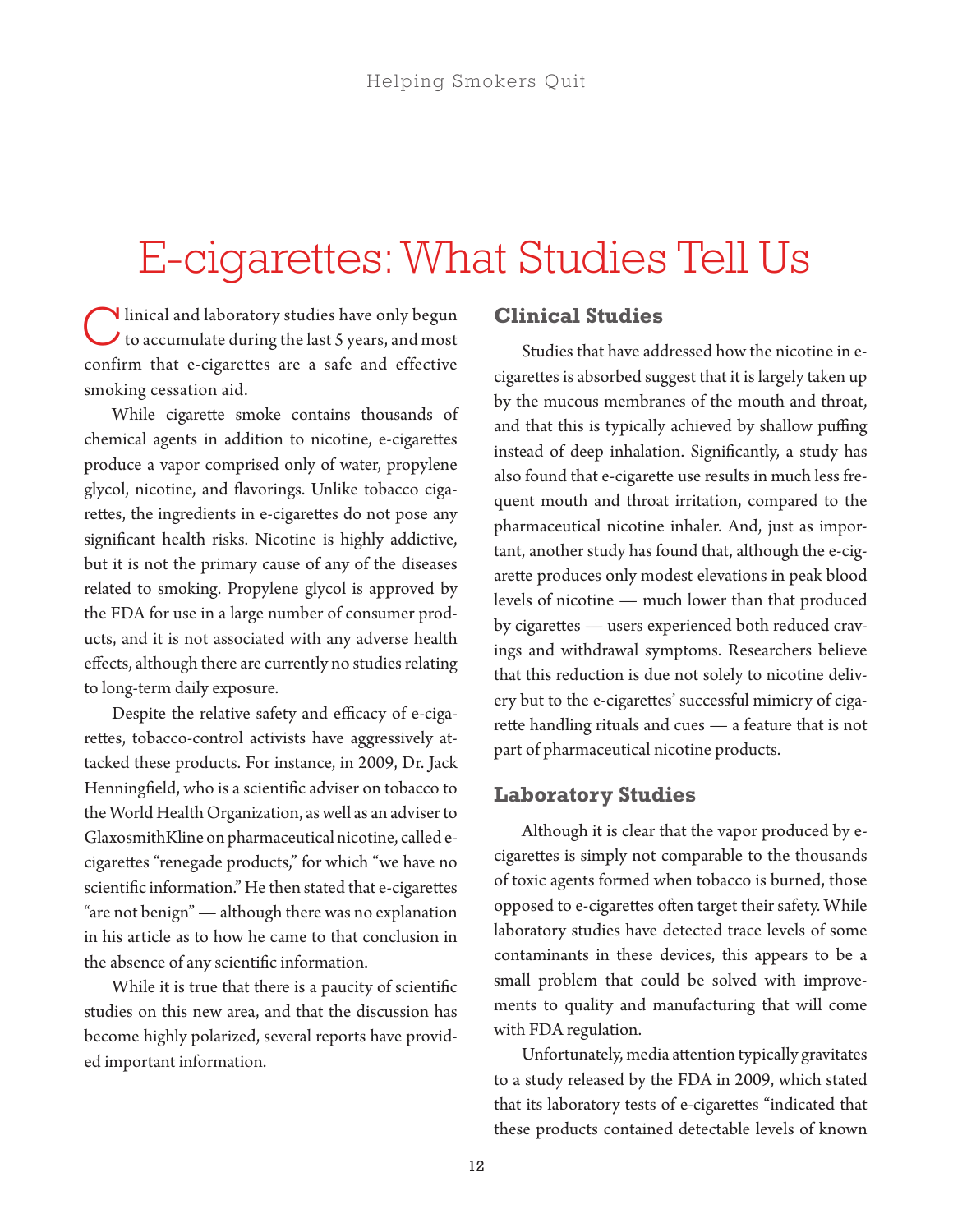carcinogens." However, this study was flawed and not an accurate indicator of the safety of e-cigarettes.

The FDA examined only a small sample size of e-cigarette cartridges and did not conduct the testing in a systematic and scientific manner: All in all, the agency ended up testing only ten e-cigarette cartridges from only two different manufacturers. It would be difficult to conclude anything from such a tiny sampling of products.

To further complicate matters, the FDA tested ecigarettes for carcinogens called tobacco-specific N-nitrosamines (TSNAs), but they did not report the levels they detected. Instead, the agency merely reported that TSNAs were either "detected" or "not detected," which is uninformative. Many tobacco products, including smoking cessation aids such as nicotine medications, have TSNA levels in the single-digit parts per million range  $-$  a level at which there is no scientific evidence that they are harmful. What's more, the FDA tested for TSNAs using a method that detects TSNAs at about one million times lower concentrations than are conceivably related to human health.

In sum, the FDA tested e-cigarettes for TSNAs using a questionable sampling regimen and using methods that were so sensitive that the results are highly unlikely to have any possible significance to users. Thus far, laboratory analysis suggests that e-cigarettes do not contain harmful levels of carcinogens. A much more comprehensive study, employing much more precise methods than those used by the FDA, would go a long way toward clarifying the relative safety of e-cigarettes.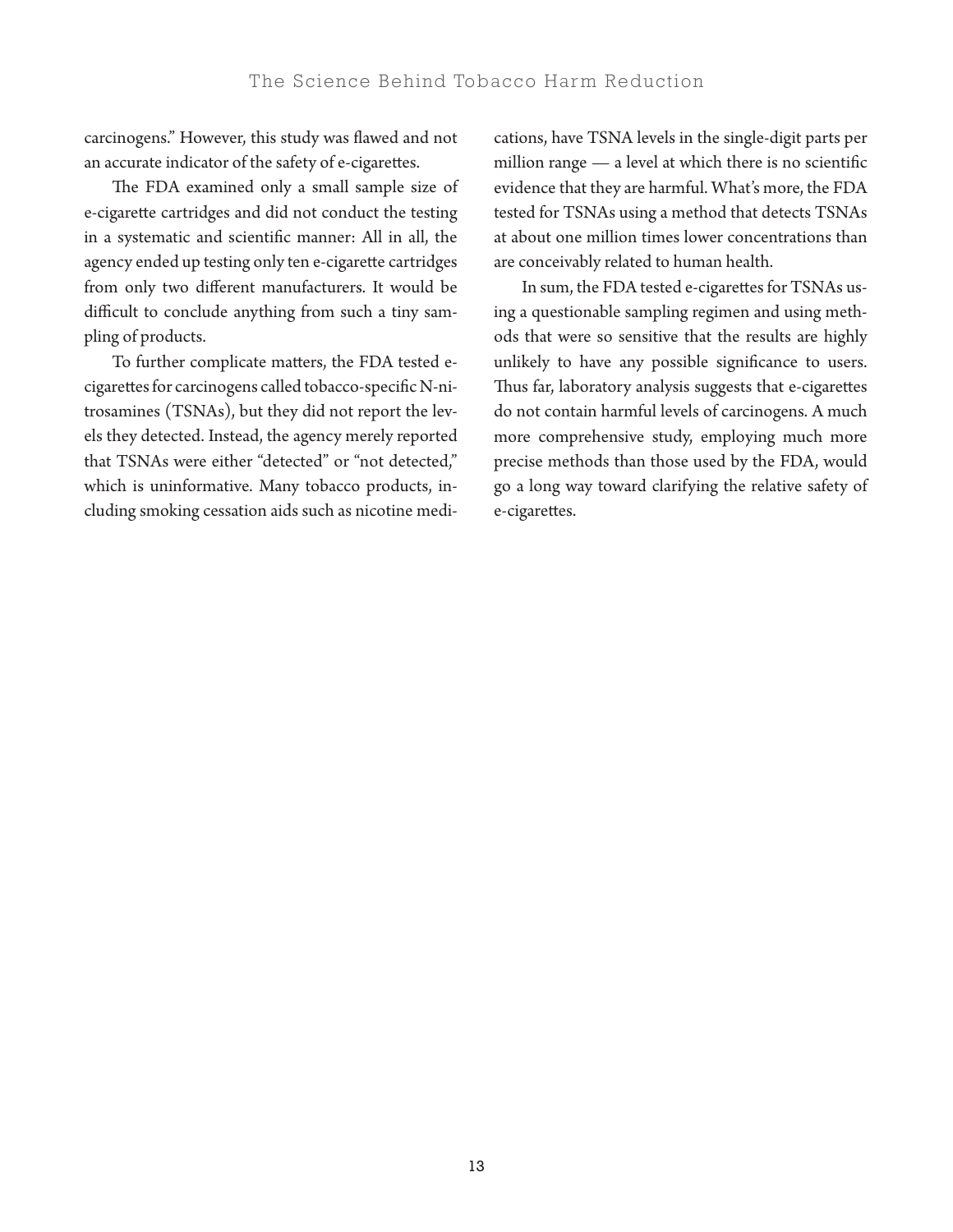## The Growing Global Discussion About THR

There is growing global interest in THR. More and more studies are confirming the safety of smokeless products, leading to a greater awareness of the option, as well as more public discussion.

In addition to ACSH's conclusion that "there is a strong scientific and medical foundation for THR, which shows great potential as a public health strategy," many other experts are voicing their convictions in favor of harm reduction.

In 2007, the Royal College of Physicians, one of the oldest and most prestigious medical societies in the world, published a landmark report, concluding that,"if nicotine could be provided in a form that is acceptable as a cigarette substitute, millions of lives could be saved."

Furthermore, in a variety of scientific journals, researchers are underscoring the relatively low risks of smokeless products and are calling for them to be incorporated into official strategies for helping smokers to quit.

Two Australian researchers, Coral Gartner and Wayne Hall, wrote in a 2007 *Public Library of Science Medicine* article that the health risk of smokeless tobacco are "comparable to those of regular alcohol use rather than cigarette smoking." They called for a public health policy that would promote the use of smokeless products for inveterate smokers.

And, perhaps it's best to close with the following summary of the global health implications of THR:

> The relative safety of ST and other smokefree systems for delivering nicotine demolishes the claim that abstinence-only approaches to tobacco are rational public health campaigns… Applying harm reduction principles to public health policies on tobacco/ nicotine is more than simply a rational and humane policy. It is more than a pragmatic response to a market that is, anyway, already in the process of undergoing significant changes. It has the potential to lead to one of the greatest public health breakthroughs in human history by fundamentally changing the forecast of a billion cigarette-caused deaths this century.

— David T. Sweanor, former Senior Legal Counsel to the Smoking and Health Action Foundation et al., *International Journal of Drug Policy* (2007)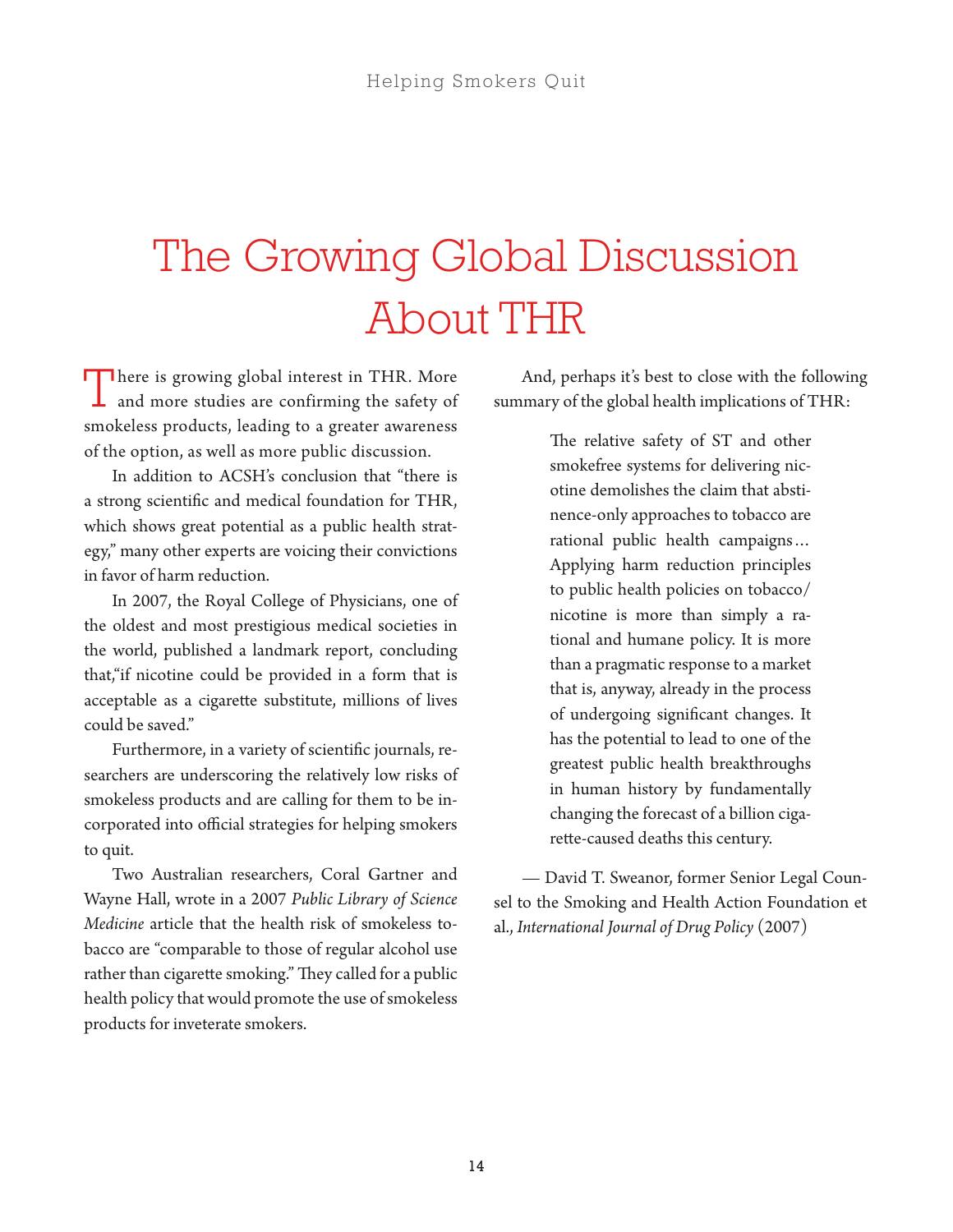#### **BOARD OF TRUSTEES**

#### **OFFICERS**

Elizabeth McCaughey, Ph.D. Chairman of ACSH Board Committee to Reduce Infection Deaths

Hon. Bruce S. Gelb Vice Chairman of ACSH Board New York, NY

#### **MEMBERS**

Nigel Bark, M.D. Albert Einstein College of Medicine

Donald Drakeman, J.D., Ph.D. Advent Ventures Life Sciences James E. Enstrom, Ph.D., M.P.H. University of California, Los Angeles

Elizabeth M. Whelan, Sc.D., M.P.H. President, American Council on Science and Health Publisher, healthfactsandfears.com

Paul A. Offit, M.D. Children's Hospital of Philadelphia

#### **FOUNDERS CIRCLE**

Norman E. Borlaug, Ph.D. (1914-2009) (Years of Service to ACSH: 1978- 2009) Father of the "Green Revolution" Nobel Laureate

Fredrick J. Stare, M.D., Ph.D.  $(1910-2002)$ (Years of Service to ACSH: 1978- 2002) Founder, Harvard Department of Nutrition

**BOARD OF SCIENTIFIC AND POLICY ADVISORS** 

Ernest L. Abel, Ph.D. C.S. Mott Center

Gary R. Acuff, Ph.D. Texas A&M University

Casimir C. Akoh, Ph.D. University of Georgia

Peter C. Albersen, M.D. University of Connecticut

Julie A. Albrecht, Ph.D. University of Nebraska, Lincoln

Philip Alcabes, Ph.D. Hunter College, CUNY

James E. Alcock, Ph.D. Glendon College, York University

Thomas S. Allems, M.D., M.P.H. San Francisco, CA Richard G. Allison, Ph.D. Federation of American Societies for Experimental Biology

John B. Allred, Ph.D. Ohio State University

Karl E. Anderson, M.D. University of Texas, Medical Branch

Jerome C. Arnet, Jr., M.D. Helvetia, WV

Dennis T. Avery Hudson Institute

Ronald Bachman, M.D. Kaiser Permanente Medical Center

Heejung Bang, Ph.D. Weill Medical College of Cornell University Robert S. Baratz, D.D.S., Ph.D., M.D. International Medical Consultation Services

Stephen Barrett, M.D. Pittsboro, NC

Thomas G. Baumgartner, Pharm.D., M.Ed. University of Florida

W. Lawrence Beeson, Dr.P.H. Loma Linda University

Elissa P. Benedek, M.D. University of Michigan Medical School

Sir Colin Berry, D.Sc., Ph.D., M.D. Pathological Institute, Royal London Hospital

William S. Bickel, Ph.D. University of Arizona

Steven Black, M.D. Kaiser Permanente Vaccine Study Center Blaine L. Blad, Ph.D. Kanosh, UT

Hinrich L. Bohn, Ph.D. University of Arizona

Ben Bolch, Ph.D. Rhodes College

Joseph F. Borzelleca, Ph.D. Medical College of Virginia

Michael K. Botts, Esq. Alexandria, VA

George A. Bray, M.D. Pennington Biomedical Research Center

Ronald W. Brecher, Ph.D., C.Chem., DABT GlobalTox International Consultants, Inc.

Robert L. Brent, M.D., Ph.D. Thomas Jefferson University / A. I. duPont Hospital for Children

Allan Brett, M.D. University of South Carolina

Kenneth G. Brown, Ph.D. Kbinc

Christine M. Bruhn, Ph.D. University of California

Gale A. Buchanan, Ph.D. University of Georgia

Patricia A. Buffler, Ph.D., M.P.H. University of California, Berkeley

George M. Burditt, J.D. Bell, Boyd & Lloyd LLC

Edward E. Burns, Ph.D. Texas A&M University

Francis F. Busta, Ph.D. University of Minnesota

Elwood F. Caldwell, Ph.D., M.B.A. University of Minnesota

Zerle L. Carpenter, Ph.D. Texas A&M University System Robert G. Cassens, Ph.D. University of Wisconsin, Madison

Ercole L. Cavalieri, D.Sc. University of Nebraska Medical Center

Russell N. A. Cecil, M.D., Ph.D. Albany Medical College

Rino Cerio, M.D. Barts and The London Hospital Institute of Pathology

Morris E. Chafetz, M.D. Health Education Foundation

Sam K. C. Chang, Ph.D. North Dakota State University

Bruce M. Chassy, Ph.D. University of Illinois, Urbana-Champaign

David A. Christopher, Ph.D. University of Hawaii at Mãnoa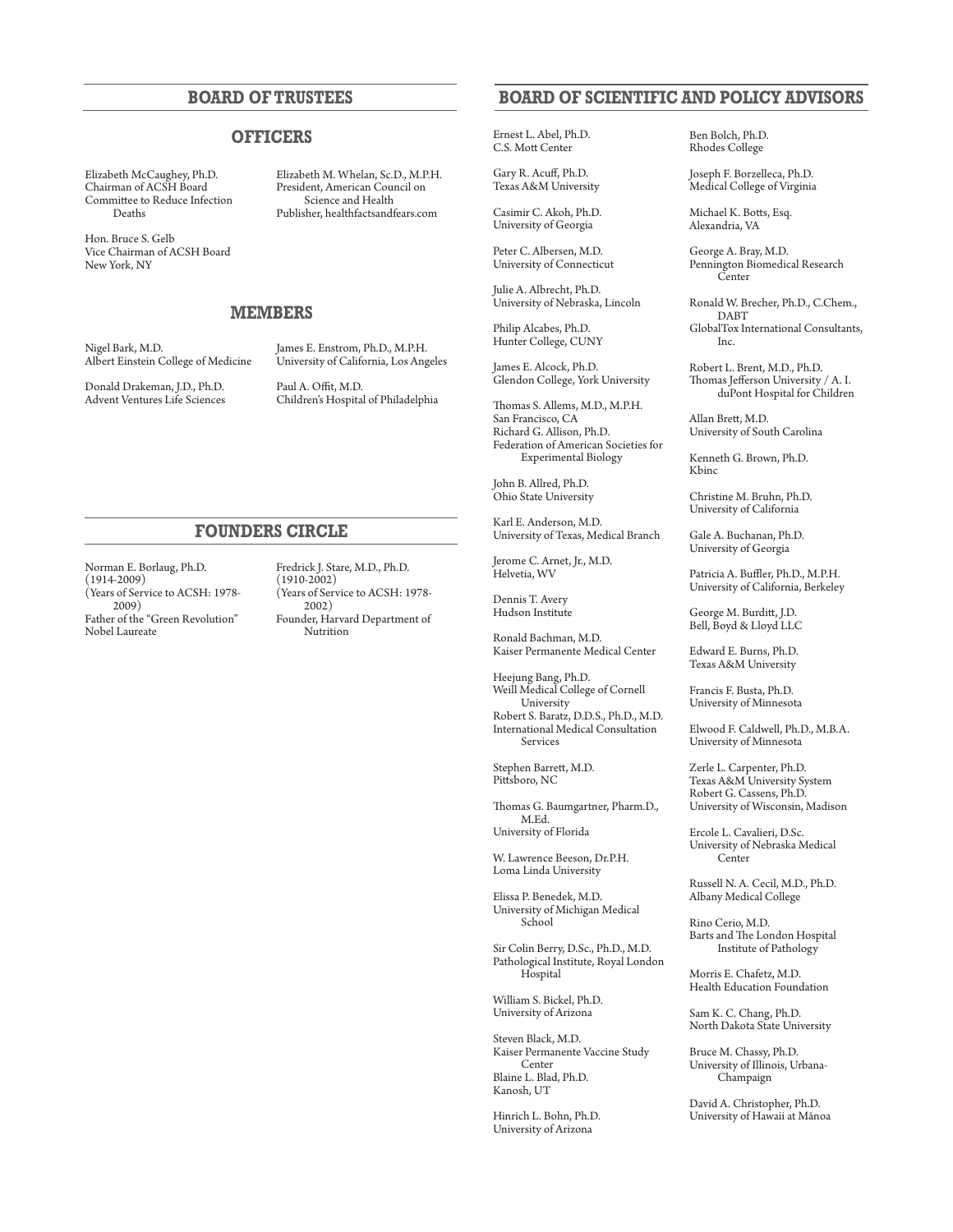#### **BOARD OF SCIENTIFIC AND POLICY ADVISORS** *(continued)*

Martha A. Churchill, Esq. Milan, MI

Emil William Chynn, M.D. New York Eye and Ear Infirmary

Dean O. Cliver, Ph.D. University of California, Davis

F. M. Clydesdale, Ph.D. University of Massachusetts

Donald G. Cochran, Ph.D. Virginia Polytechnic Institute and State University

W. Ronnie Coffman, Ph.D. Cornell University

Bernard L. Cohen, D.Sc. University of Pittsburgh

John J. Cohrssen, Esq. Arlington, VA

Gerald F. Combs, Jr., Ph.D. USDA Grand Forks Human Nutrition Center

Gregory Conko, J.D. Competitive Enterprise Institute

Michael D. Corbett, Ph.D. Omaha, NE

Morton Corn, Ph.D. Johns Hopkins University

Nancy Cotugna, Dr.Ph., R.D., C.D.N. University of Delaware

H. Russell Cross, Ph.D. Texas A&M University

William J. Crowley, Jr., M.D., M.B.A. Spicewood, TX

James W. Curran, M.D., M.P.H. Rollins School of Public Health, Emory University

Charles R. Curtis, Ph.D. Ohio State University

Taiwo K. Danmola, C.P.A. Ernst & Young

Ilene R. Danse, M.D. Bolinas, CA

Sherrill Davison, V.M.D., M.D., M.B.A. University of Pennsylvania

Thomas R. DeGregori, Ph.D. University of Houston

Peter C. Dedon, M.D., Ph.D. Massachusetts Institute of Technology

Elvira G. de Mejia, Ph.D. University of Illinois, Urbana-Champaign

Robert M. Devlin, Ph.D. University of Massachusetts

Merle L. Diamond, M.D. Diamond Headache Clinic Seymour Diamond, M.D. Diamond Headache Clinic

Donald C. Dickson, M.S.E.E. Gilbert, AZ

Ralph Dittman, M.D., M.P.H. Houston, TX

John E. Dodes, D.D.S. National Council Against Health Fraud

John Doull, M.D., Ph.D. University of Kansas Theron W. Downes, Ph.D. Seneca, SC

Michael P. Doyle, Ph.D. University of Georgia

Adam Drewnowski, Ph.D. University of Washington

Michael A. Dubick, Ph.D. U.S. Army Institute of Surgical Research

Greg Dubord, M.D., M.P.H. Toronto Center for Cognitive Therapy

Edward R. Duffie, Jr., M.D. Savannah, GA

Leonard J. Duhl. M.D. University of California, Berkeley

David F. Duncan, Dr.Ph. Duncan & Associates

James R. Dunn, Ph.D. Averill Park, NY

John Dale Dunn, M.D., J.D. Carl R. Darnall Hospital, Fort Hood, TX

Herbert L. DuPont, M.D. St. Luke's Episcopal Hospital

Robert L. DuPont, M.D. Institute for Behavior and Health, Inc.

Henry A. Dymsza, Ph.D. University of Rhode Island

Michael W. Easley, D.D.S., M.P.H. Florida Department of Health

George E. Ehrlich, M.D., F.A.C.P., M.A.C.R., FRCP (Edin) Philadelphia, PA

Michael P. Elston, M.D., M.S. Rapid City, SD

William N. Elwood, Ph.D. NIH/Center for Scientific Review

Edward A. Emken, Ph.D. Midwest Research Consultants

Nicki J. Engeseth, Ph.D. University of Illinois

Stephen K. Epstein, M.D., M.P.P., **FACEP** Beth Israel Deaconess Medical Center Myron E. Essex, D.V.M., Ph.D. Harvard School of Public Health

Terry D. Etherton, Ph.D. Pennsylvania State University

R. Gregory Evans, Ph.D., M.P.H. St. Louis University Center for the Study of Bioterrorism and Emerging Infections

William Evans, Ph.D. University of Alabama

Daniel F. Farkas, Ph.D., M.S., P.E. Oregon State University

Richard S. Fawcett, Ph.D. Huxley, IA

Owen R. Fennema, Ph.D. University of Wisconsin, Madison

Frederick L. Ferris III, M.D. National Eye Institute

David N. Ferro, Ph.D. University of Massachusetts

Madelon L. Finkel, Ph.D. Cornell University Medical College

Leonard T. Flynn, Ph.D., M.B.A. Morganville, NJ

William H. Foege, M.D., M.P.H. Seattle, WA

Ralph W. Fogleman, D.V.M. Tallahassee, FL

Christopher H. Foreman, Jr., Ph.D. University of Maryland Glenn W. Froning, Ph.D. University of Nebraska, Lincoln

Vincent A. Fulginiti, M.D. Tucson, AZ

Robert S. Gable, Ed.D., Ph.D., J.D. Claremont Graduate University

Shayne C. Gad, Ph.D., D.A.B.T., A.T.S. Gad Consulting Services

William G. Gaines, Jr., M.D., M.P.H. Scott & White Clinic

Charles O. Gallina, Ph.D. Professional Nuclear Associates

Raymond Gambino, M.D. Quest Diagnostics Incorporated

J. Bernard L. Gee, M.D. Yale University School of Medicine

K. H. Ginzel, M.D. University of Arkansas for Medical **Sciences** 

William Paul Glezen, M.D. Baylor College of Medicine

Jay A. Gold, M.D., J.D., M.P.H. Medical College of Wisconsin

Roger E. Gold, Ph.D. Texas A&M University

Reneé M. Goodrich, Ph.D. University of Florida

Frederick K. Goodwin, M.D. The George Washington University Medical Center

Timothy N. Gorski, M.D., F.A.C.O.G. University of North Texas

Ronald E. Gots, M.D., Ph.D. International Center for Toxicology and Medicine

Henry G. Grabowski, Ph.D. Duke University

James Ian Gray, Ph.D. Michigan State University

William W. Greaves, M.D., M.S.P.H. Medical College of Wisconsin

Kenneth Green, D.Env. American Enterprise Institute

Laura C. Green, Ph.D., D.A.B.T. Cambridge Environmental, Inc.

Richard A. Greenberg, Ph.D. Hinsdale, IL

Sander Greenland, Dr.P.H., M.A. UCLA School of Public Health

Gordon W. Gribble, Ph.D. Dartmouth College

William Grierson, Ph.D. University of Florida

F. Peter Guengerich, Ph.D. Vanderbilt University School of Medicine

Caryl J. Guth, M.D. Advance, NC

Philip S. Guzelian, M.D. University of Colorado

Terryl J. Hartman, Ph.D., M.P.H., R.D. Pennsylvania State University

Clare M. Hasler, Ph.D. The Robert Mondavi Institute of Wine and Food Science, University of California, Davis

Virgil W. Hays, Ph.D. University of Kentucky

Clark W. Heath, Jr., M.D. American Cancer Society

Dwight B. Heath, Ph.D. Brown University

Robert Heimer, Ph.D. Yale School of Public Health

Robert B. Helms, Ph.D. American Enterprise Institute

Zane R. Helsel, Ph.D. Rutgers University, Cook College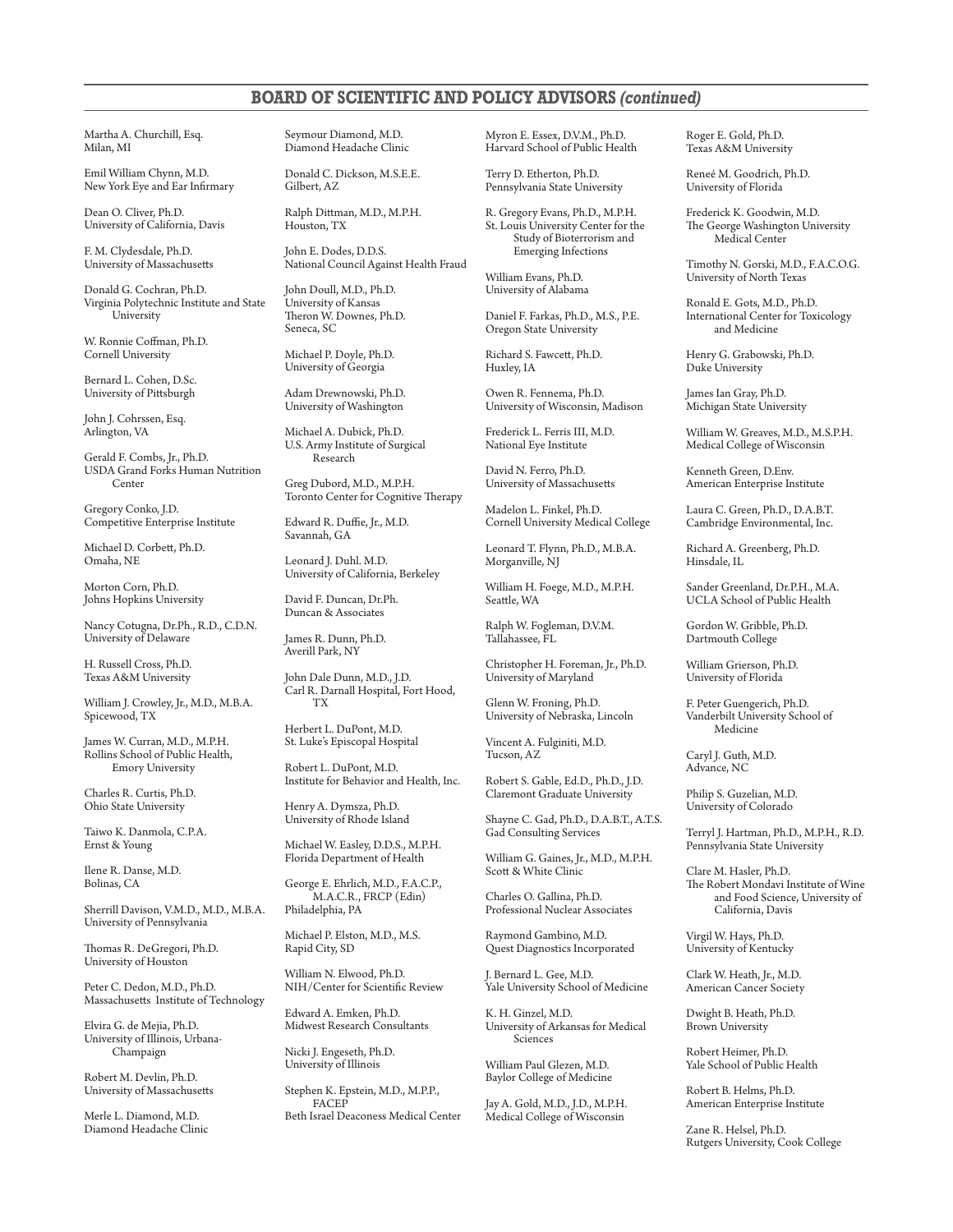#### **BOARD OF SCIENTIFIC AND POLICY ADVISORS** *(continued)*

James D. Herbert, Ph.D. Drexel University

Richard M. Hoar, Ph.D. Williamstown, MA

Theodore R. Holford, Ph.D. Yale University School of **Medicine** 

Robert M. Hollingworth, Ph.D. Michigan State University

Edward S. Horton, M.D. Joslin Diabetes Center/ Harvard Medical School

Joseph H. Hotchkiss, Ph.D. Cornell University

Clifford A. Hudis, MD. Memorial Sloan-Kettering Cancer Center

Peter Barton Hutt, Esq. Covington & Burling, LLP

Susanne L. Huttner, Ph.D. Berkeley, CA

Lucien R. Jacobs, M.D. University of California, Los Angeles

Alejandro R. Jadad, M.D., D.Phil., F.R.C.P.C. University of Toronto

Rudolph J. Jaeger, Ph.D. Environmental Medicine, Inc.

William T. Jarvis, Ph.D. Loma Linda University

Elizabeth H. Jeffery, P.h.D. University of Illinois, Urbana

Geoffrey C. Kabat, Ph.D., M.S. Albert Einstein College of Medicine

Michael Kamrin, Ph.D. Michigan State University

John B. Kaneene, Ph.D., M.P.H., D.V.M. Michigan State University

P. Andrew Karam, Ph.D., CHP MJW Corporation

Kathryn E. Kelly, Dr.P.H. Delta Toxicology

George R. Kerr, M.D. University of Texas, Houston

George A. Keyworth II, Ph.D. Progress and Freedom Foundation

Michael Kirsch, M.D. Highland Heights, OH

John C. Kirschman, Ph.D. Allentown, PA

William M. P. Klein, Ph.D. University of Pittsburgh

> Ronald E. Kleinman, M.D. Massachusetts General Hospital/Harvard Medical School

Leslie M. Klevay, M.D., S.D. in Hyg.

University of North Dakota School of Medicine and Health Sciences

David M. Klurfeld, Ph.D. U.S. Department of Agriculture

Kathryn M. Kolasa, Ph.D., R.D. East Carolina University

James S. Koopman, M.D, M.P.H. University of Michigan School of Public Health

Alan R. Kristal, Dr.P.H. Fred Hutchinson Cancer Research Center

Stephen B. Kritchevsky, Ph.D. Wake Forest University Baptist Medical Center

Mitzi R. Krockover, M.D. SSB Solutions

Manfred Kroger, Ph.D. Pennsylvania State University

Sanford F. Kuvin, M.D. University of Miami School of Medicine/ Hebrew University of Jerusalem

Carolyn J. Lackey, Ph.D., R.D. North Carolina State University

J. Clayburn LaForce, Ph.D. University of California, Los Angeles

Robert G. Lahita, M.D., Ph.D. Mount Sinai School of Medicine

James C. Lamb, IV, Ph.D., J.D. The Weinberg Group

Lawrence E. Lamb, M.D. San Antonio, TX

William E. M. Lands, Ph.D. College Park, MD

Brian A. Larkins, Ph.D. University of Arizona

Larry Laudan, Ph.D. National Autonomous University of Mexico

Tom B. Leamon, Ph.D. Liberty Mutual Insurance Company Jay H. Lehr, Ph.D. Environmental Education Enterprises, Inc.

Brian C. Lentle, M.D., FRCPC, DMRD University of British Columbia

Scott O. Lilienfeld, Ph.D. Emory University

Floy Lilley, J.D. Fernandina Beach, FL

Paul J. Lioy, Ph.D. UMDNJ-Robert Wood Johnson Medical School

William M. London, Ed.D., M.P.H. California State University, Los Angeles

Frank C. Lu, M.D., BCFE Miami, FL

William M. Lunch, Ph.D. Oregon State University

Daryl Lund, Ph.D. University of Wisconsin, Madison

John Lupien, M.Sc. University of Massachusetts

Howard D. Maccabee, Ph.D., M.D. Alamo, CA

Janet E. Macheledt, M.D., M.S., M.P.H. Houston, TX

Henry G. Manne, J.S.D. George Mason University Law School

Karl Maramorosch, Ph.D. Rutgers University, Cook College

Judith A. Marlett, Ph.D., R.D. University of Wisconsin, Madison

Lawrence J., Marnett, Ph.D. Vanderbilt University

James R. Marshall, Ph.D. Roswell Park Cancer Institute

Roger O. McClellan, D.V.M., M.M.S., D.A.B.T., D.A.B.V.T., F.A.T.S. Albuquerque, NM

Mary H. McGrath, M.D., M.P.H. University of California, San Francisco

Alan G. McHughen, D.Phil. University of California, Riverside

James D. McKean, D.V.M., J.D. Iowa State University

Joseph P. McMenamin, M.D., J.D. McGuireWoods, LLP

Patrick J. Michaels, Ph.D. University of Virginia

Thomas H. Milby, M.D., M.P.H. Boise, ID

Joseph M. Miller, M.D., M.P.H. Durham, NH

Richard A. Miller, M.D. Principia Biopharma, Inc.

Richard K. Miller, Ph.D. University of Rochester

William J. Miller, Ph.D. University of Georgia

A. Alan Moghissi, Ph.D. Institute for Regulatory Science

Grace P. Monaco, J.D. Medical Care Ombudsman Program

Brian E. Mondell, M.D. Baltimore Headache Institute

John W. Morgan, Dr.P.H. California Cancer Registry

Stephen J. Moss, D.D.S., M.S. New York University College of Dentistry/Health Education Enterprises, Inc.

Brooke T. Mossman, Ph.D. University of Vermont College of Medicine

Allison A. Muller, Pharm.D. The Children's Hospital of Philadelphia

Ian C. Munro, F.A.T.S., Ph.D., FRCPath Cantox Health Sciences International

Harris M. Nagler, M.D. Beth Israel Medical Center/ Albert Einstein College of Medicine

Daniel J. Ncayiyana, M.D. Benguela Health

Philip E. Nelson, Ph.D. Purdue University

Joyce A. Nettleton, D.Sc., R.D. Denver, CO

John S. Neuberger, Dr.P.H. University of Kansas School of Medicine

Gordon W. Newell, Ph.D., M.S., F.-A.T.S. Cupertino, CA

Thomas J. Nicholson, Ph.D., M.P.H. Western Kentucky University

Albert G. Nickel LyonHeart (ret.)

Robert J. Nicolosi, Ph.D. University of Massachusetts, Lowell

Steven P. Novella, M.D. Yale University School of Medicine

James L. Oblinger, Ph.D. North Carolina State University

John Patrick O'Grady, M.D. Tufts University School of Medicine

James E. Oldfield, Ph.D. Oregon State University

Stanley T. Omaye, Ph.D., F.- A.T.S., F.ACN, C.N.S. University of Nevada, Reno

Michael T. Osterholm, Ph.D., M.P.H. University of Minnesota

Michael W. Pariza, Ph.D.

University of Wisconsin, Madison

Stuart Patton, Ph.D. Pennsylvania State University

James Marc Perrin, M.D. Mass General Hospital for Children

Jay Phelan, M.D. Wyle Integrated Science and Engineering Group

Timothy Dukes Phillips, Ph.D. Texas A&M University Mary Frances Picciano, Ph.D. National Institutes of Health

David R. Pike, Ph.D. Champaign, IL Steven Pinker, Ph.D. Harvard University

Henry C. Pitot, M.D., Ph.D. University of Wisconsin, Madison Thomas T. Poleman, Ph.D. Cornell University Gary P. Posner, M.D. Tampa, FL

John J. Powers, Ph.D. University of Georgia William D. Powrie, Ph.D. University of British Columbia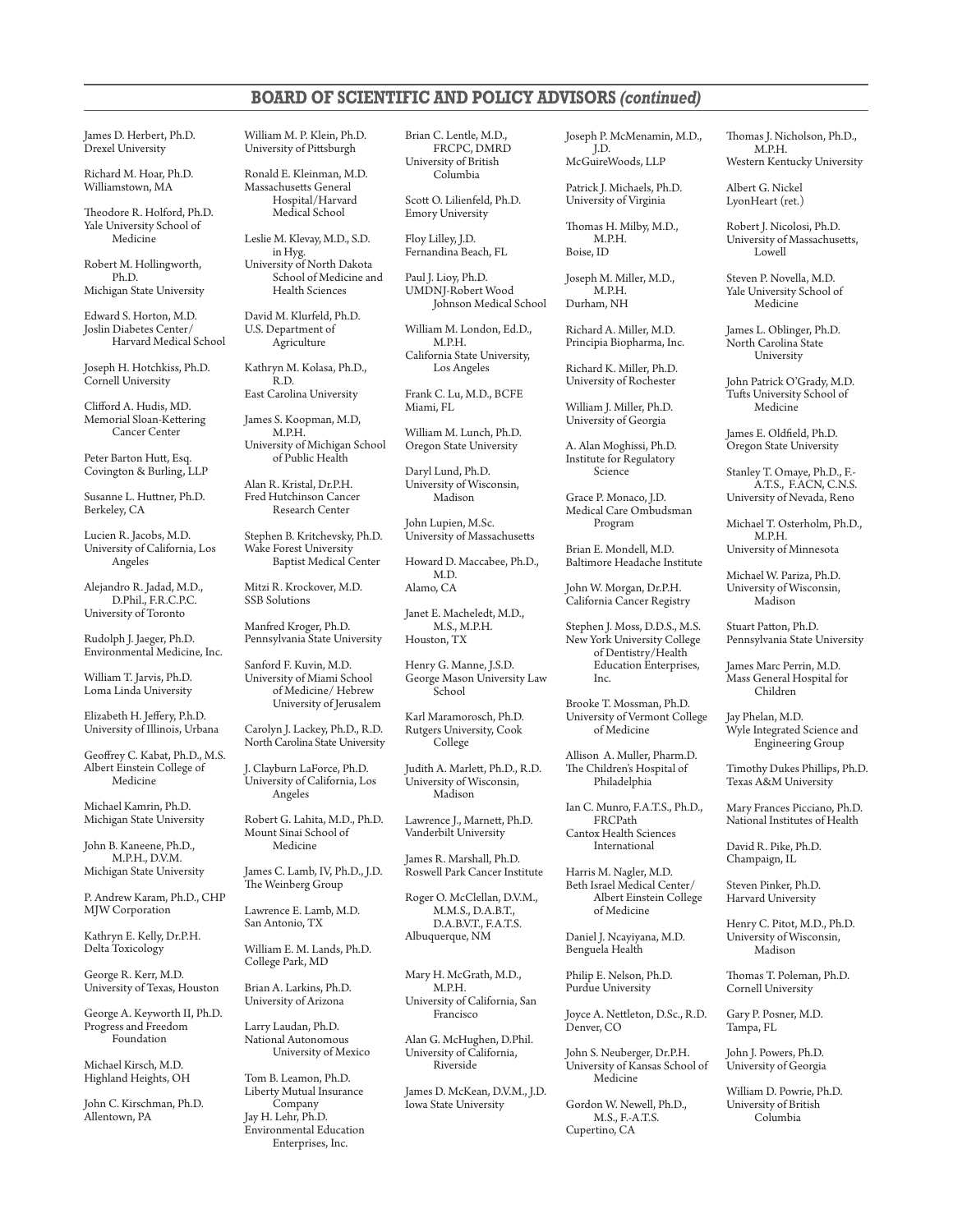#### **BOARD OF SCIENTIFIC AND POLICY ADVISORS** *(continued)*

C.S. Prakash, Ph.D. Tuskegee University

Marvin P. Pritts, Ph.D. Cornell University

Daniel J. Raiten, Ph.D. National Institutes of Health

David W. Ramey, D.V.M. Ramey Equine Group

R.T. Ravenholt, M.D., M.P.H. Population Health Imperatives

Russel J. Reiter, Ph.D. University of Texas, San Antonio

William O. Robertson, M.D. University of Washington School of Medicine

J. D. Robinson, M.D. Georgetown University School of Medicine

Brad Rodu, D.D.S. University of Louisville

Bill D. Roebuck, Ph.D., D.A.B.T. Dartmouth Medical School

David B. Roll, Ph.D. Granbury, TX

Dale R. Romsos, Ph.D. Michigan State University

Joseph D. Rosen, Ph.D. Cook College, Rutgers University

Steven T. Rosen, M.D. Northwestern University Medical School

Stanley Rothman, Ph.D. Smith College

Stephen H. Safe, D.Phil. Texas A&M University

Wallace I. Sampson, M.D. Stanford University School of Medicine

Harold H. Sandstead, M.D. University of Texas Medical Branch

Charles R. Santerre, Ph.D. Purdue University

Sally L. Satel, M.D. American Enterprise Institute

Lowell D. Satterlee, Ph.D. Vergas, MN

Mark V. Sauer, M.D. Columbia University

Jeffrey W. Savell Texas A&M University

Marvin J. Schissel, D.D.S. Roslyn Heights, NY

Edgar J. Schoen, M.D. Kaiser Permanente Medical Center

David Schottenfeld, M.D., M.Sc. University of Michigan

Joel M. Schwartz, M.S. Reason Public Policy Institute

David E. Seidemann, Ph.D. Brooklyn College/Yale University

David A. Shaywitz, M.D., Ph.D.

The Boston Consulting Group Patrick J. Shea, Ph.D.

University of Nebraska, Lincoln

Michael B. Shermer, Ph.D. Skeptic Magazine

Sarah Short, Ph.D., Ed.D., R.D. Syracuse University

A. J. Siedler, Ph.D. University of Illinois, Urbana-Champaign

Marc K. Siegel, M.D. New York University School of Medicine

Michael Siegel, M.D., M.P.H. Boston University School of Pubic Health

Lee M. Silver, Ph.D. Princeton University

Michael S. Simon, M.D., M.P.H. Wayne State University

S. Fred Singer, Ph.D. Science & Environmental Policy Project

Robert B. Sklaroff, M.D. Philadelphia, PA

Anne M. Smith, Ph.D., R.D., L.D. Ohio State University

Gary C. Smith, Ph.D. Colorado State University

John N. Sofos, Ph.D. Colorado State University

Laszlo P Somogyi, Ph.D. SRI International (ret.)

Roy F. Spalding, Ph.D. University of Nebraska, Lincoln

Leonard T. Sperry, M.D., Ph.D.

Florida Atlantic University Robert A. Squire, D.V.M.,

Ph.D. Johns Hopkins University

Ronald T. Stanko, M.D. University of Pittsburgh Medical Center

James H. Steele, D.V.M., M.P.H.

University of Texas, Houston Robert D. Steele, Ph.D.

Pennsylvania State University

Stephen S. Sternberg, M.D. Memorial Sloan-Kettering Cancer Center

Daniel T. Stein, M.D. Albert Einstein College of Medicine

Judith S. Stern, Sc.D., R.D. University of California, Davis

Ronald D. Stewart, O.C., M.D., FRCPC Dalhousie University

Martha Barnes Stone, Ph.D. Colorado State University

Jon A. Story, Ph.D. Purdue University

Sita R. Tatini, Ph.D. University of Minnesota

Dick Taverne House of Lords, UK

Steve L. Taylor, Ph.D. University of Nebraska, Lincoln

Lorraine Thelian Ketchum, Inc.

Kimberly M. Thompson, Sc.D. Harvard School of Public Health

Andrea D. Tiglio, Ph.D., J.D. Townsend and Townsend and Crew, LLP

James E. Tillotson, Ph.D., M.B.A. Tufts University

Dimitrios Trichopoulos, M.D. Harvard School of Public Health

Murray M. Tuckerman, Ph.D. Winchendon, MA Robert P. Upchurch, Ph.D. University of Arizona

Mark J. Utell, M.D. University of Rochester Medical Center

Shashi B. Verma, Ph.D. University of Nebraska, Lincoln

Willard J. Visek, M.D., Ph.D. University of Illinois College of Medicine

Lynn Waishwell, Ph.D., CHES University of Medicine and Dentistry of New Jersey, School of Public Health

Brian Wansink, Ph.D. Cornell University

Miles Weinberger, M.D. University of Iowa Hospitals and Clinics

John Weisburger, Ph.D. New York Medical College

Janet S. Weiss, M.D. The ToxDoc

Simon Wessely, M.D., FRCP King's College London and Institute of Psychiatry

Steven D. Wexner, M.D. Cleveland Clinic Florida

Joel Elliot White, M.D., F.A.C.R. Danville, CA

John S. White, Ph.D. White Technical Research

Kenneth L. White, Ph.D. Utah State University

Robert J. White, M.D., Ph.D. Shaker Heights, OH

Carol Whitlock, Ph.D., R.D. Rochester Institute of Technology

Christopher F. Wilkinson, Ph.D.

Wilmington, NC

Mark L. Willenbring, M.D. National Institute on Alcohol Abuse and Alcoholism

Carl K. Winter, Ph.D. University of California, Davis

James J. Worman, Ph.D. Rochester Institute of Technology

Russell S. Worrall, O.D. University of California, Berkeley

S. Stanley Young, Ph.D. National Institute of Statistical Science

Steven H. Zeisel, M.D., Ph.D. The University of North Carolina

Michael B. Zemel, Ph.D. Nutrition Institute, University of Tennessee

Ekhard E. Ziegler, M.D. University of Iowa

The opinions expressed in ACSH publications do not necessarily represent the views of all members of the ACSH Board of Trustees, Founders Circle and Board of Scientific and Policy Advisors, who all serve without compensation.